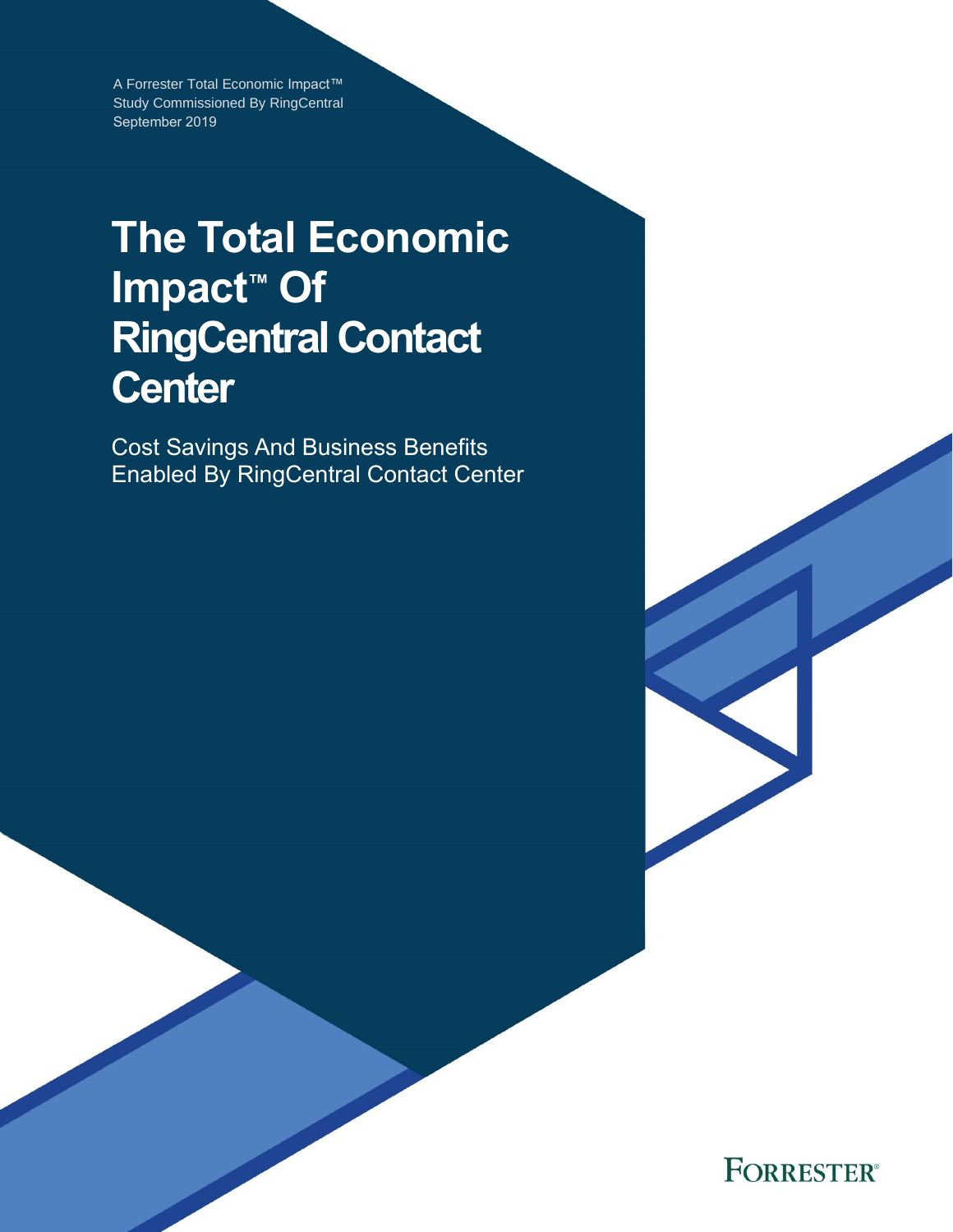## **Table Of Contents**

| <b>Executive Summary</b>                              | 1              |
|-------------------------------------------------------|----------------|
| <b>Key Findings</b>                                   | 2              |
| <b>TEI Framework And Methodology</b>                  | $\overline{4}$ |
| <b>RingCentral Contact Center Customer Journey</b>    | 5              |
| Interviewed Organizations                             | 5              |
| <b>Key Challenges</b>                                 | 5              |
| <b>Solution Requirements</b>                          | 6              |
| <b>Key Results</b>                                    | $\overline{7}$ |
| <b>Analysis Of Benefits</b>                           | 9              |
| Cost Savings From Reduced Average Handle Time         | 9              |
| <b>Avoided Costs Of Downtime</b>                      | 10             |
| Baseline Cost Savings From Retiring Previous Solution | 12             |
| Avoided Costs Of Ensuring Peak Capacity               | 13             |
| <b>Avoided Costs Of Disaster Recovery</b>             | 14             |
| <b>Unquantified Benefits</b>                          | 15             |
| Flexibility                                           | 16             |
| <b>Analysis Of Costs</b>                              | 18             |
| <b>Annual Subscription And Usage Cost</b>             | 18             |
| Initial And Ongoing Internal Labor Costs              | 19             |
| <b>Financial Summary</b>                              | 21             |
| <b>RingCentral Contact Center: Overview</b>           | 22             |
| <b>Appendix A: Total Economic Impact</b>              | 24             |
| <b>Appendix B: Endnotes</b>                           | 25             |

#### ABOUT FORRESTER CONSULTING

Forrester Consulting provides independent and objective research-based consulting to help leaders succeed in their organizations. Ranging in scope from a short strategy session to custom projects, Forrester's Consulting services connect you directly with research analysts who apply expert insight to your specific business challenges. For more information, visit forrester.com/consulting.

© 2019, Forrester Research, Inc. All rights reserved. Unauthorized reproduction is strictly prohibited. Information is based on best available resources. Opinions reflect judgment at the time and are subject to change. Forrester®, Technographics®, Forrester Wave, RoleView, TechRadar, and Total Economic Impact are trademarks of Forrester Research, Inc. All other trademarks are the property of their respective companies. For additional information, go to forrester.com.

## **FORRESTER®**

**Project Director:** Mary Anne North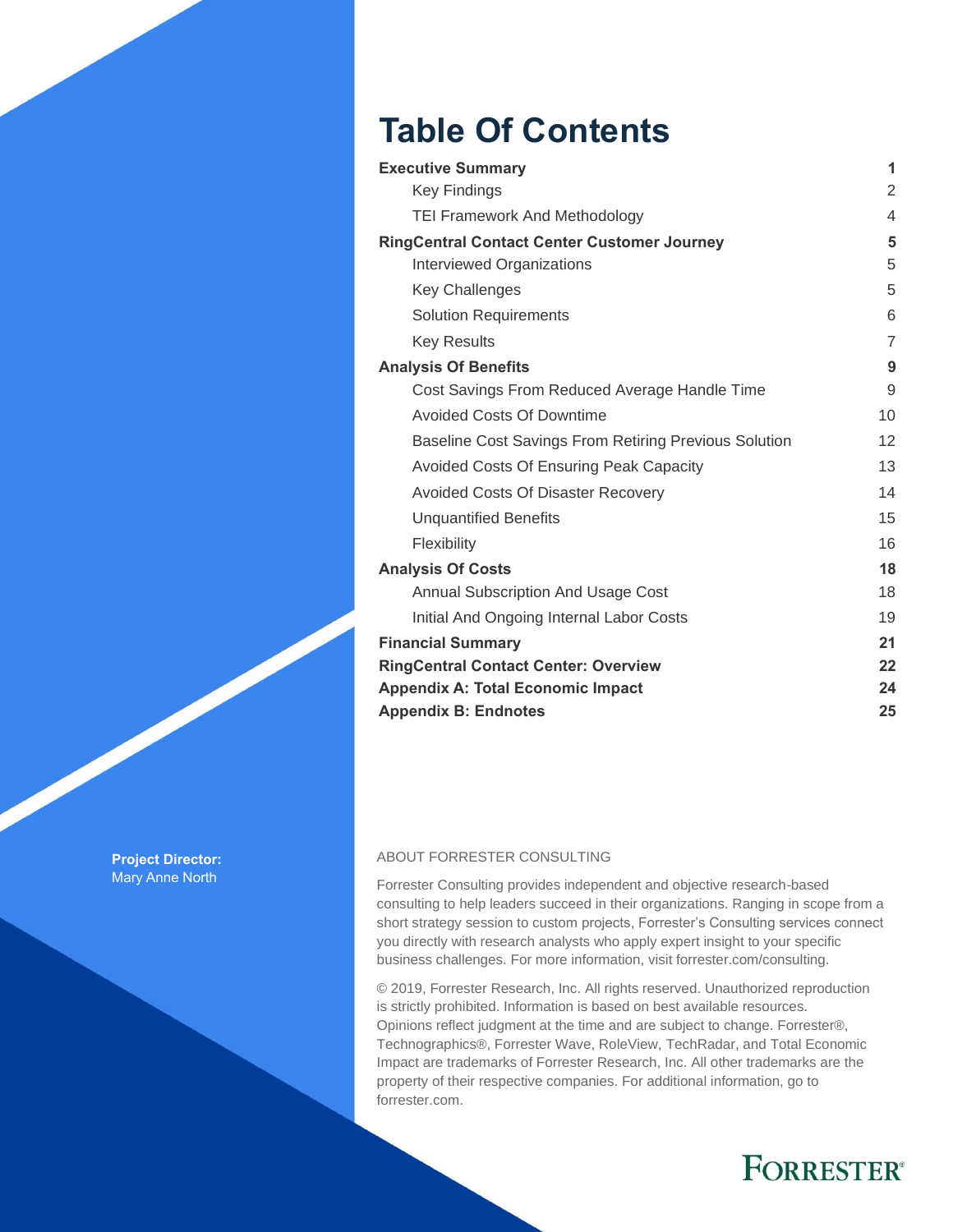### **Key Benefits**





Avoided costs of downtime: **\$636,087**



Improved Net Promoter Score  $(NPS)^1$ 

## **Executive Summary**

RingCentral Contact Center is an omnichannel and collaborative cloudbased contact center platform. It helps organizations deliver a better customer experience and improve agents' productivity and work environment. RingCentral Contact Center offers extensive functionality and can be readily integrated with adjacent systems. It is highly reliable and scales easily, enabling organizations to accommodate seasonal peaks or ongoing growth.

RingCentral commissioned Forrester Consulting to conduct a Total Economic Impact™ (TEI) study and examine the potential return on investment (ROI) enterprises may realize by deploying RingCentral Contact Center. The purpose of this study is to provide readers with a framework to evaluate the potential financial impact of RingCentral Contact Center on their organizations.

To better understand the benefits, costs, and risks associated with this investment, Forrester interviewed four customers of RingCentral Contact Center. To reflect the impact that RingCentral Contact Center could have on an organization, Forrester has developed a composite organization detailed further below that is based on benefit and cost data gathered from the interviews. The composite is representative of the organizations Forrester interviewed and is used to present the aggregate financial analysis in this study. The magnitude of benefits and costs will vary for organizations with more or fewer agents.

Prior to using RingCentral Contact Center, the interviewed organizations primarily used on-premises contact center systems for voice and multiple cloud applications for internal collaboration. Poor reliability caused excessive downtime. Agents found their legacy systems time-consuming and difficult to use. In addition, the legacy on-premises systems constrained operational flexibility and did not readily scale. The complexity of legacy systems increased the IT staff effort needed to manage them.

With RingCentral Contact Center, the interviewed organizations were able to not only deliver a better customer and agent experience but also decrease their contact center costs. The IT director at an enterprise software company summed up its impact by noting, "There are so many things we can do with RingCentral Contact Center that we couldn't do before."

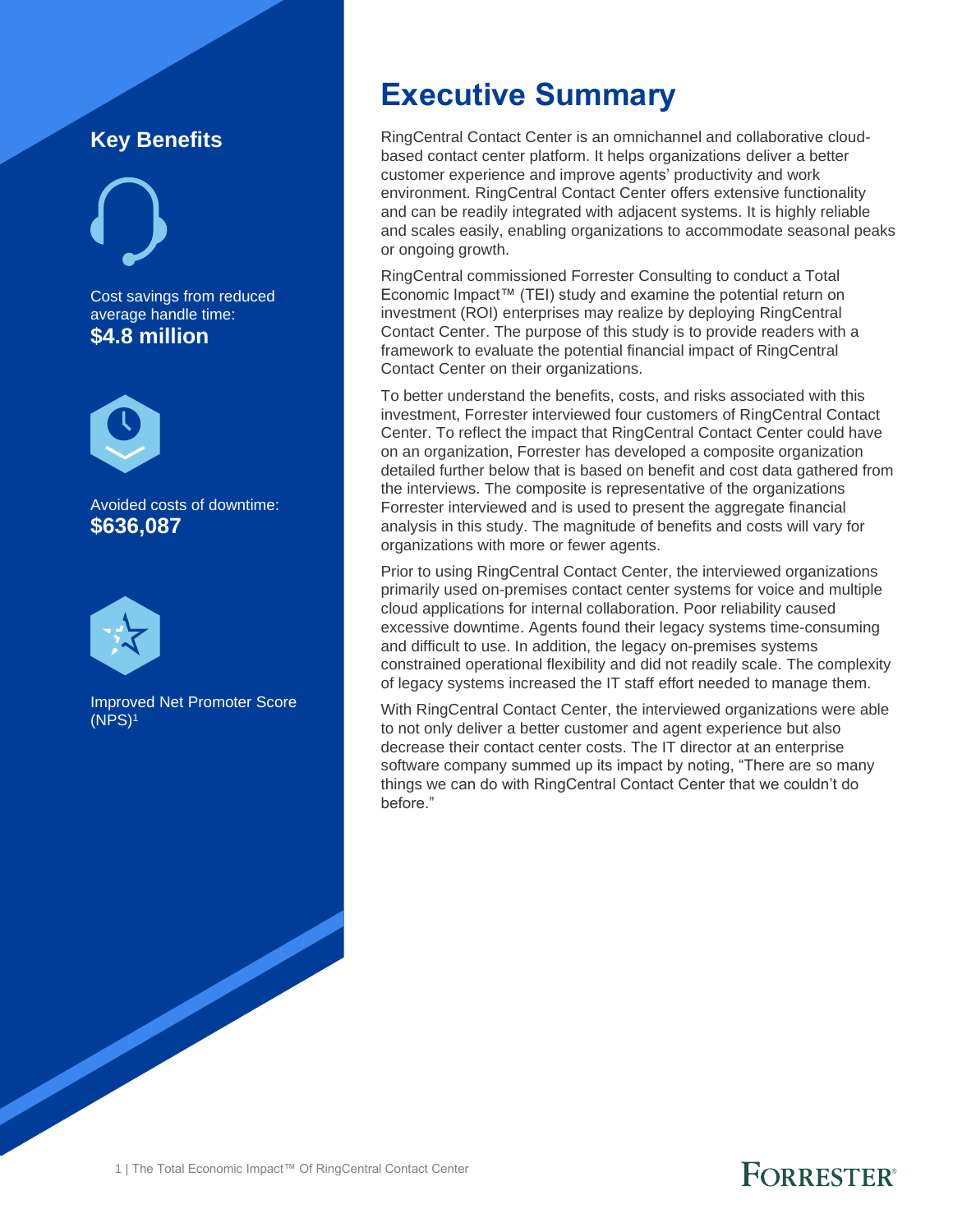

### Key Findings

**Quantified benefits.** The following risk-adjusted present value (PV) quantified benefits are representative of those experienced by the companies interviewed:

- › **Cost savings of \$4.8 million from reduced average handle time, by making every customer interaction as efficient as possible.** Skillsbased routing, integration with customer relationship management (CRM) systems, RingCentral team messaging, and other features combine to cut the composite organization's average handle time by 3 minutes.
- › **Avoided costs of downtime of \$636,087, from greater reliability.** RingCentral Contact Center's reliability cut the composite organization's annual downtime from 120 hours to 15 minutes. Agents can work without system disruptions, and IT staff no longer spend time resolving outages on a regular basis.
- › **Baseline cost savings of \$803,512 from retiring the previous solution.** Organizations eliminate the ongoing costs of on-premises infrastructure and the IT staff costs of supporting that infrastructure.
- › **Avoided costs of ensuring peak capacity of \$493,114, through improved scalability.** Since organizations can quickly dial agent seat volume up or down, they no longer need to maintain peak capacity infrastructure that is used only a few months of each year, or take weeks to expand capacity to accommodate organizational growth.
- › **Avoided costs of disaster recovery of \$123,099, by eliminating the need to maintain a separate disaster recovery system on standby.** RingCentral Contact Center provides disaster recovery capabilities, so organizations no longer pay those infrastructure and IT staff costs.

**Unquantified benefits.** The interviewed organizations experienced the following benefits, which are not quantified for this study:

- › Improved NPS.
- › Higher first-call resolution by leveraging RingCentral team messaging.
- › More extensive analytical and reporting capabilities.
- › Ease of agent training and use.
- › Swift implementation with no downtime.
- › Better security and compliance through a role-based platform.
- › Freeing up IT staff time for higher value activities.

**Costs.** The interviewed organizations experienced the following riskadjusted PV costs:

- › **RingCentral Contact Center fees totaling \$891,462.** Annual fees include subscription fees based on the number of seats, and an annual variable usage cost based on call volume.
- › **Initial and ongoing internal labor costs totaling \$70,050.** Internal implementation costs include IT and business staff time, and agent training time. Ongoing costs include training of seasonal agents, and IT and business staff time.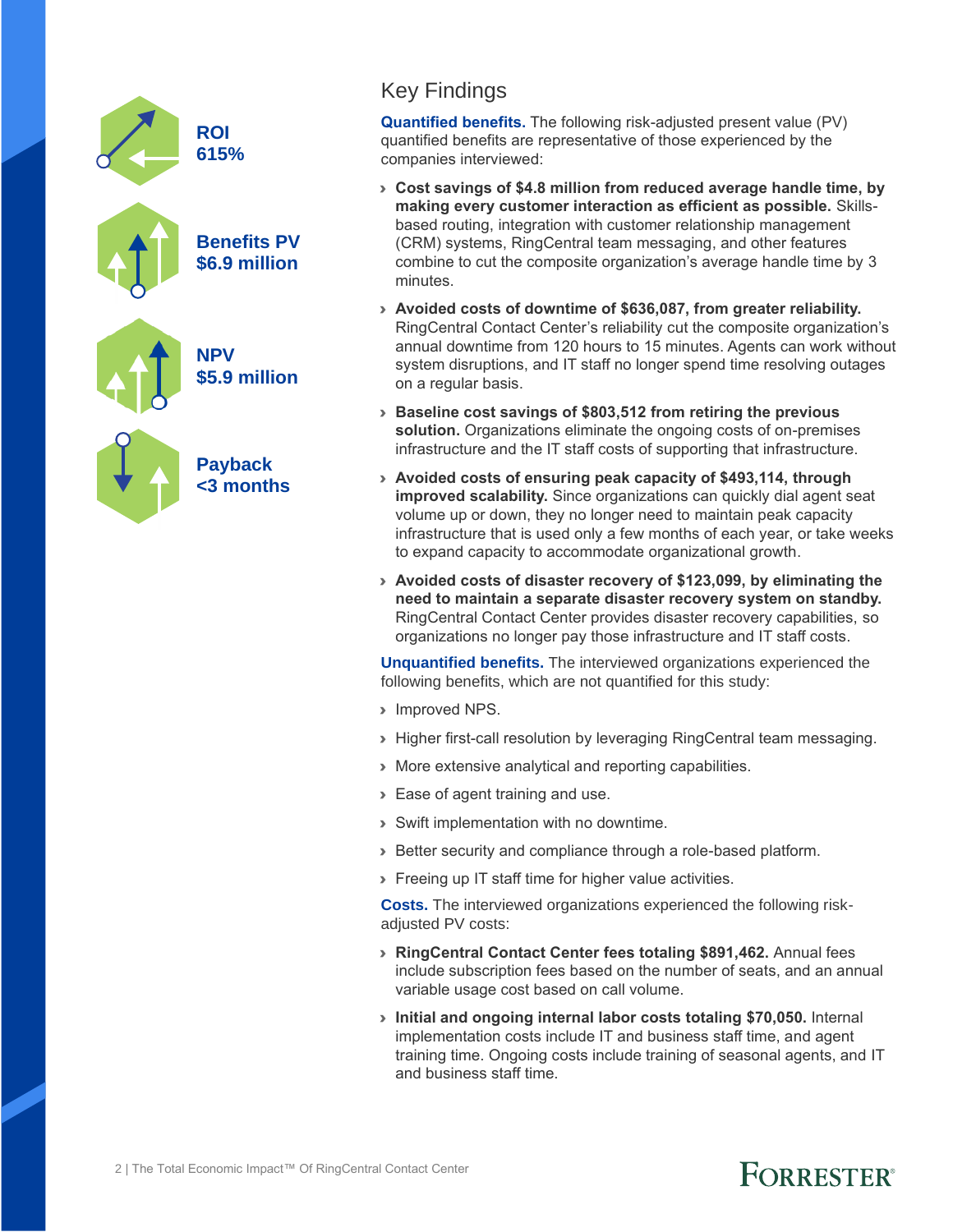Forrester's interviews with four existing customers and subsequent financial analysis found that an organization based on these interviewed organizations experienced benefits of \$6.9 million over three years versus costs of \$961,512, adding up to a net present value (NPV) of \$5.9 million and an ROI of 615%.

An infographic with highlights of this case study is available [here.](https://netstorage.ringcentral.com/infographics/forrester_tei_contact_center.pdf)

#### **Financial Summary**



**Benefits (Three-Year)**

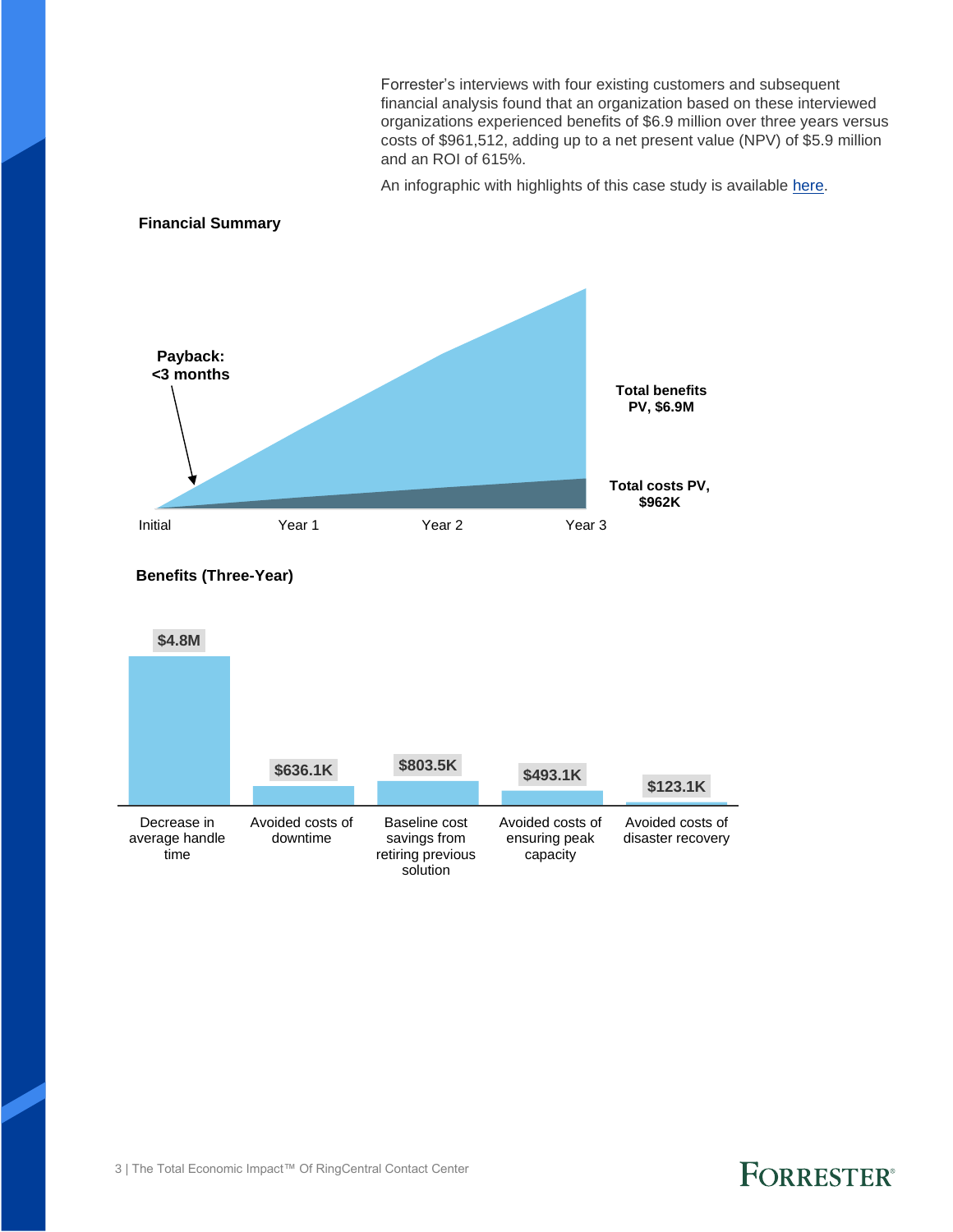The TEI methodology helps companies demonstrate, justify, and realize the tangible value of IT initiatives to both senior management and other key business stakeholders.

### TEI Framework And Methodology

From the information provided in the interviews, Forrester has constructed a Total Economic Impact™ (TEI) framework for those organizations considering implementing RingCentral Contact Center.

The objective of the framework is to identify the cost, benefit, flexibility, and risk factors that affect the investment decision. Forrester took a multistep approach to evaluate the impact that RingCentral Contact Center can have on an organization:

### **DUE DILIGENCE**

Interviewed RingCentral stakeholders and Forrester analysts to gather data relative to RingCentral Contact Center.



#### **CUSTOMER INTERVIEWS**

Interviewed four organizations using RingCentral Contact Center to obtain data with respect to costs, benefits, and risks.



#### **COMPOSITE ORGANIZATION**

Designed a composite organization based on characteristics of the interviewed organizations.



#### **FINANCIAL MODEL FRAMEWORK**

Constructed a financial model representative of the interviews using the TEI methodology and risk-adjusted the financial model based on issues and concerns of the interviewed organizations.



#### **CASE STUDY**

Employed four fundamental elements of TEI in modeling RingCentral Contact Center's impact: benefits, costs, flexibility, and risks. Given the increasing sophistication that enterprises have regarding ROI analyses related to IT investments, Forrester's TEI methodology serves to provide a complete picture of the total economic impact of purchase decisions. Please see Appendix A for additional information on the TEI methodology.

#### **DISCLOSURES**

Readers should be aware of the following:

This study is commissioned by RingCentral and delivered by Forrester Consulting. It is not meant to be used as a competitive analysis.

Forrester makes no assumptions as to the potential ROI that other organizations will receive. Forrester strongly advises that readers use their own estimates within the framework provided in the report to determine the appropriateness of an investment in RingCentral Contact Center.

RingCentral reviewed and provided feedback to Forrester, but Forrester maintains editorial control over the study and its findings and does not accept changes to the study that contradict Forrester's findings or obscure the meaning of the study.

RingCentral provided the customer names for the interviews but did not participate in the interviews.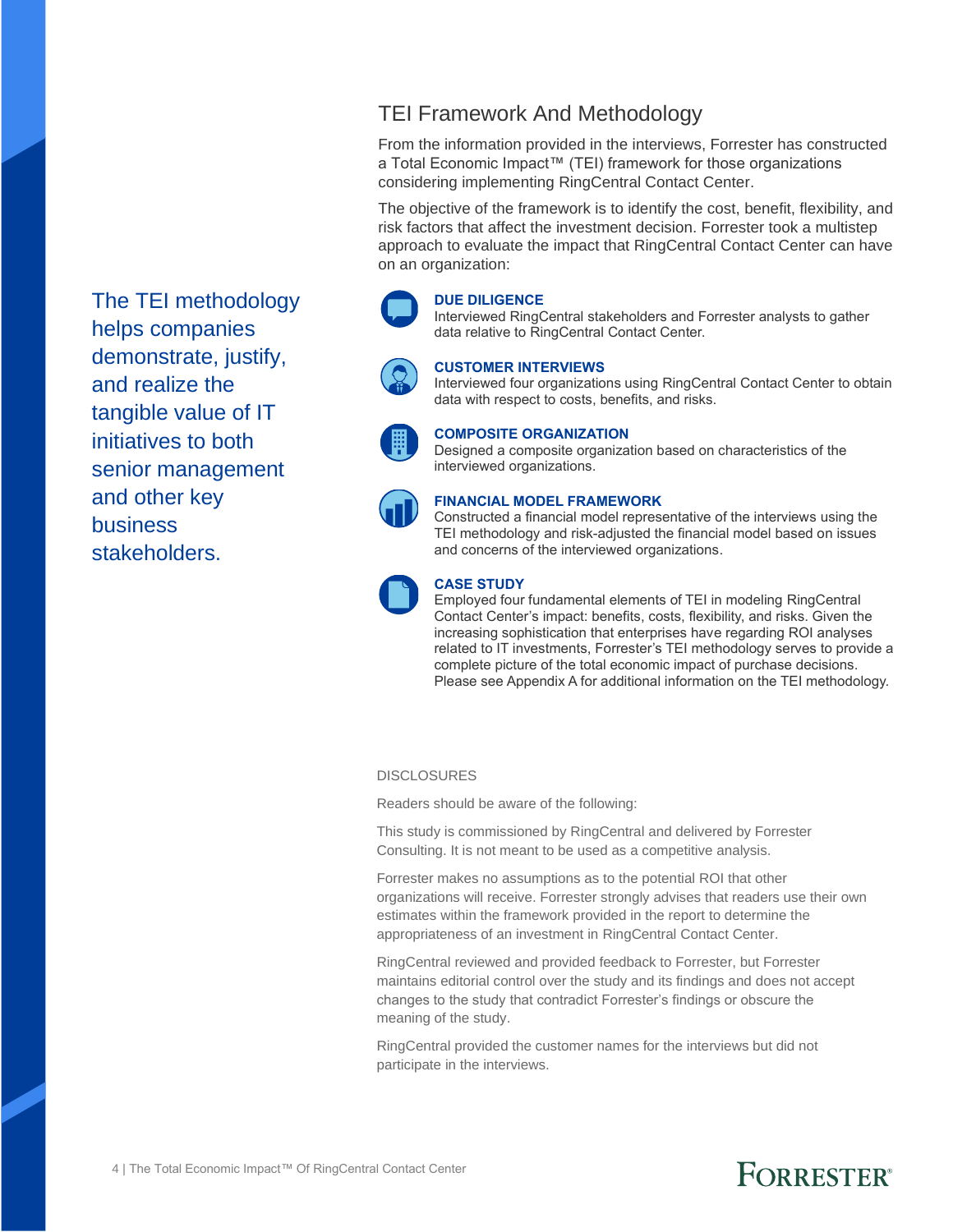## **RingCentral Contact Center Customer Journey**

#### **BEFORE AND AFTER THE RINGCENTRAL CONTACT CENTER INVESTMENT**

### Interviewed Organizations

For this study, Forrester conducted four interviews with RingCentral Contact Center customers. Interviewed customers include the following (annual agents are agents that work 12 months of the year):

| <b>INDUSTRY</b><br><b>REGION</b><br><b>INTERVIEWEES</b> |                                                 |                                                                                              | <b>ANNUAL AGENTS</b> |
|---------------------------------------------------------|-------------------------------------------------|----------------------------------------------------------------------------------------------|----------------------|
| Enterprise software for<br>retail stores                | Headquartered in<br>North America, global reach | Information technology (IT) director                                                         | 160                  |
| Business services for<br>healthcare insurers            | North America                                   | Director of business technology<br>VoIP technology III specialist                            | 170                  |
| SambaSafety<br>(software and information<br>services)   | North America                                   | Vice president, customer success<br>and professional services<br>Director, IT and operations | 40                   |
| Goosehead Insurance<br>(insurance brokerage)            | North America                                   | Vice president of IT                                                                         | 180                  |

### Key Challenges

The interviewed organizations described a range of challenges with their previous on-premises solution that drove their decision to invest in RingCentral Contact Center:

- › **Lack of functionality and integration hindered agent effectiveness and productivity, and affected customer satisfaction.** Legacy solutions did not offer desired features, and integrating with other applications to get those features was difficult or (depending on the legacy vendor) infeasible. Agents found those legacy solutions timeconsuming and difficult to use. They spent substantial time accessing customer information and juggling multiple communication and collaboration applications. An incoming call could not be routed to an agent whose skills were best suited to address that call. These factors increased handle time and impaired first-call resolution, degrading the customer experience.
- › **Management lacked metrics and reports.** In addition, analytics and reporting capabilities in those legacy solutions did not provide enough insights to help management optimize agent performance and make decisions around staffing levels.
- › **Poor reliability caused excessive downtime.** Recurring outages that could be several hours long trimmed agents' availability to field customer calls. This downtime frustrated customers who could not reach the contact center, required IT staff time to resolve, and left organizations paying agents for unproductive time.
- › **On-premises legacy solutions constrained operational flexibility.** In extreme weather or other disruptions, or if an issue arose with the contact center building, agents were unable to do their jobs. Organizations also could not consider having agents work from home,

"Our primary objectives in moving to a cloud-based phone system were to find a more scalable, more reliable and feature-rich option to support our rapid growth. RingCentral proved to be the only company that was capable of helping us meet these objectives, while saving us money and moving us away from the archaic onpremises phone system we thought we were tied to."

*Vice president of IT, Goosehead Insurance*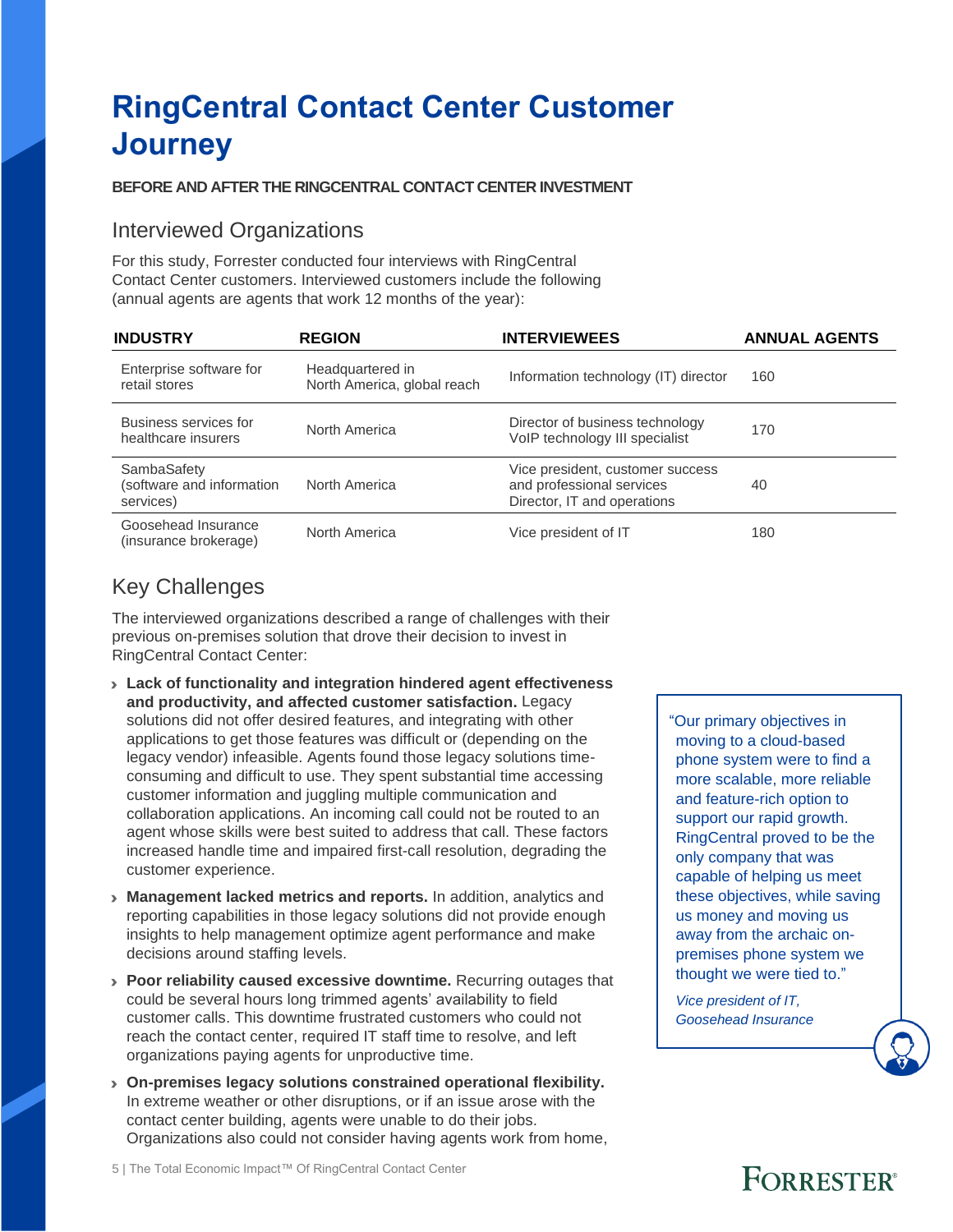or hiring the best talent regardless of location.

- › **Legacy on-premises solutions could not readily scale to meet seasonal needs and accommodate organizational growth.** With previous on-premises solutions, infrastructure to handle expected peak capacity (e.g., for seasonal demand) had to be put in place upfront yet would remain unused during most of the year. Scaling to expand capacity as the organization grew was time-consuming and required substantial capital investment. The infrastructure had to be upgraded (at an additional cost) every two or three years, and sometimes also for the purpose of enabling certain features to work either directly from the legacy solution or by plugging in a feature from another application.
- › **Legacy solutions required having disaster recovery systems.**  Organizations had to be prepared to continue operating if a major system disruption occurred. This required the capital expenditure and IT staff time of maintaining a backup phone system that could be quickly put into use at any time. It also required having associated procedures in place, and possibly keeping tapes going in order to support recovery.
- › **IT staff time was spent supporting legacy solutions instead of driving forward on more strategic initiatives.** Organizations cited the need for IT staff to tightly manage their legacy solution, leaving insufficient time for higher value IT efforts. The complexity of that solution not only was time-consuming for IT staff but also made it difficult to get a clear picture of contact center operations and costs.

### Solution Requirements

The interviewed organizations searched for a solution that could:

- › Improve agents' ability to quickly and effectively address customer needs via a single platform with extensive functionality like skills-based routing, ready access to customer information, and team communications tools.
- › Be easily learned and used by agents.
- › Provide flexibility for agents' working location.
- › Provide contact center managers with better analytics to optimize operations.
- › Minimize downtime.
- › Readily scale to accommodate seasonal peak capacity needs and organizational growth.
- › Reduce IT staff effort to support it.
- › Easily integrate with adjacent solutions such as customer relationship management (CRM) and enterprise resource planning (ERP).

"With the on-premises system, we could be down for hours, and once, it was for an entire day."

*VoIP technology III specialist, business services company* 

"We didn't want to be trapped in our own wiring and our own ecosystem. We wanted to leverage the cloud so we could have flexibility."

*IT director, enterprise software company*

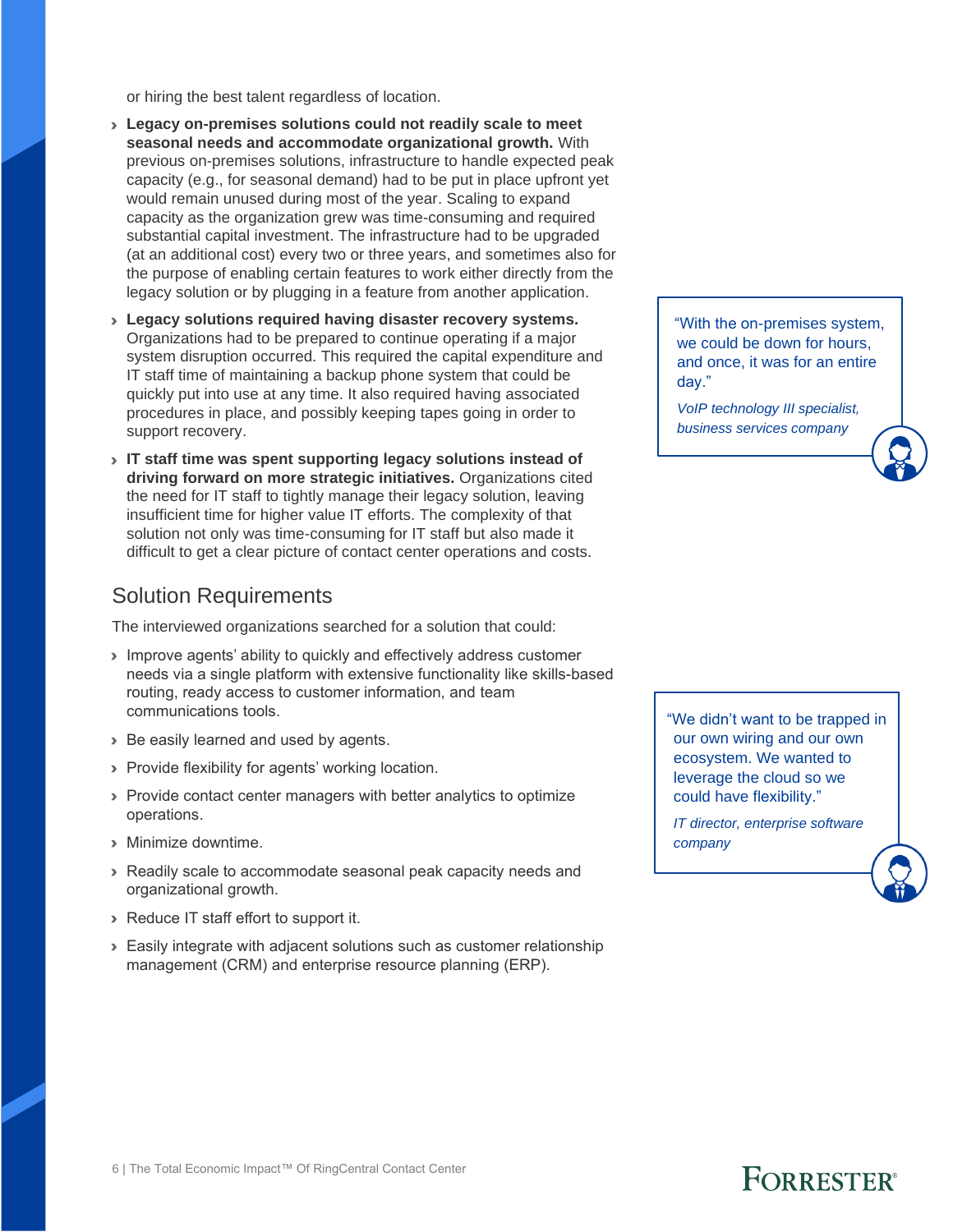### Key Results

The interviews revealed these key results from the RingCentral Contact Center investment:

- › **Delivering better customer support in less time.** A combination of RingCentral Contact Center features cuts average handle time. Its broad functionality in a single platform includes skills-based routing of calls and easy access to adjacent solutions like CRM. RingCentral team messaging cut handle time and increased first-call resolution rates by enabling agents to get answers or information from colleagues during the call or share screens with customers. NPS improved, reflecting greater customer satisfaction.
- › **Improved NPS.** While noting that multiple factors determine their NPS, interviewed organizations acknowledge RingCentral Contact Center's role in improving those scores. Score improvements included rising from the low 40s to the 70s, increasing 25% from a relatively low starting point, and moving from an already high 86 up to 89.
- › **Near elimination of downtime.** Contact center downtime has become a rare and brief occurrence. Agents and customers no longer find themselves at a standstill, and IT staff can reclaim time that was previously spent troubleshooting outages.
- › **Increased operational flexibility**. Agents now have the ability to work from any location (reducing facilities costs), if company policies and needs support them doing so. In addition, organizations can hire the best talent, wherever those candidates are located.
- › **Ease of scaling to provide short-term peak capacity or support ongoing organizational growth, and decreased capital expenditures for infrastructure.** As the vice president of IT for Goosehead Insurance indicated: "Need more seats? I just go and get them." Organizations no longer need to purchase, implement, and support peak capacity infrastructure that is used only a few months of each year. Additional subscriptions are available within hours.
- › **Elimination of disaster recovery effort and expense.** Organizations eliminated the capital expense and IT staff time previously needed to maintain disaster recovery capabilities for their on-premises legacy solution.
- › **Enabling IT staff to address more strategic needs.** RingCentral Contact Center requires minimal ongoing support from IT staff and operational staff, and any upgrades are handled by RingCentral. After implementing RingCentral Contact Center, organizations could redeploy several IT FTEs to higher value efforts.

Quantifiable benefits are discussed in more detail in the Analysis of Benefits section. The magnitude of those benefits, as well as the associated costs, will increase for organizations with more agents than indicated for the composite organization. The interviews also revealed unquantified benefits and potential future use cases, which are described in the Unquantified Benefits and Flexibility sections.

"RingCentral Contact Center gave our users a single user interface to work through while assisting our clients. This drastically simplified the technical aspects of their day to day, which means they can focus more on quickly finding a resolution and engaging our clients."

*Vice president of IT, Goosehead Insurance* 

"We were able to save money just by being able to keep people on the phones."

*Director of IT and operations, SambaSafety*



*Director of business technology, business services company*

"RingCentral Contact Center pretty much maintains itself."

*VoIP technology III specialist, business services company*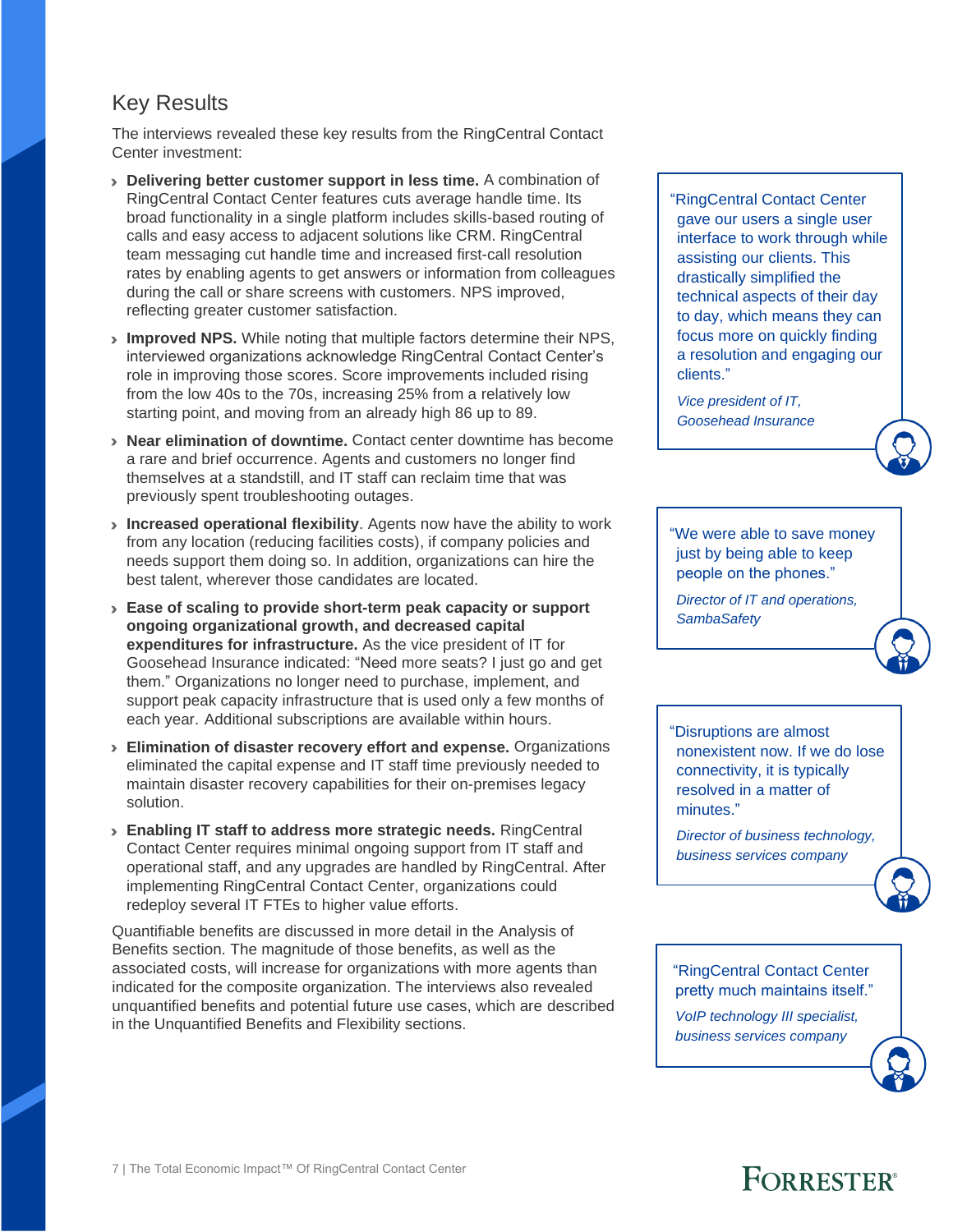### Composite Organization

Based on the interviews, Forrester constructed a TEI framework, a composite company, and an associated ROI analysis that illustrates the areas financially affected. The composite organization is representative of the four companies that Forrester interviewed and is used to present the aggregate financial analysis in the next section. The magnitude of benefits and costs will vary for organizations with more or fewer agents.

The composite organization that Forrester synthesized from the customer interviews has the following characteristics:

**Description of composite.** The composite organization is a provider of business-to-business services with 25,000 North American customers. It employs 170 agents annually, with an additional 80 agents hired for three months of each year. Directly serving customers from the organization's own contact center, its agents handle a total of 2,400,000 calls annually. The calls are predominantly inbound requests for customer service, from multiple individuals at each customer. Prior to implementing RingCentral Contact Center, the organization used an onpremises contact center system for voice and multiple cloud applications for internal collaboration. By replacing these, the organization wanted to increase customer satisfaction, improve its agents' work environment and productivity, gain greater insight into contact center operations and metrics, address scalability and stability issues, and cut infrastructure and operating costs.

**Deployment characteristics**. After an extensive vendor selection process, the organization selected RingCentral Contact Center. Over one month it implemented the voice capabilities for the Advanced-Plus version of RingCentral Contact Center, along with RingCentral team messaging. After training its agents and supervisors, the organization took RingCentral Contact Center live without downtime.

**Key assumptions** 170 annual agents 80 seasonal agents One contact center 2,400,000 calls annually

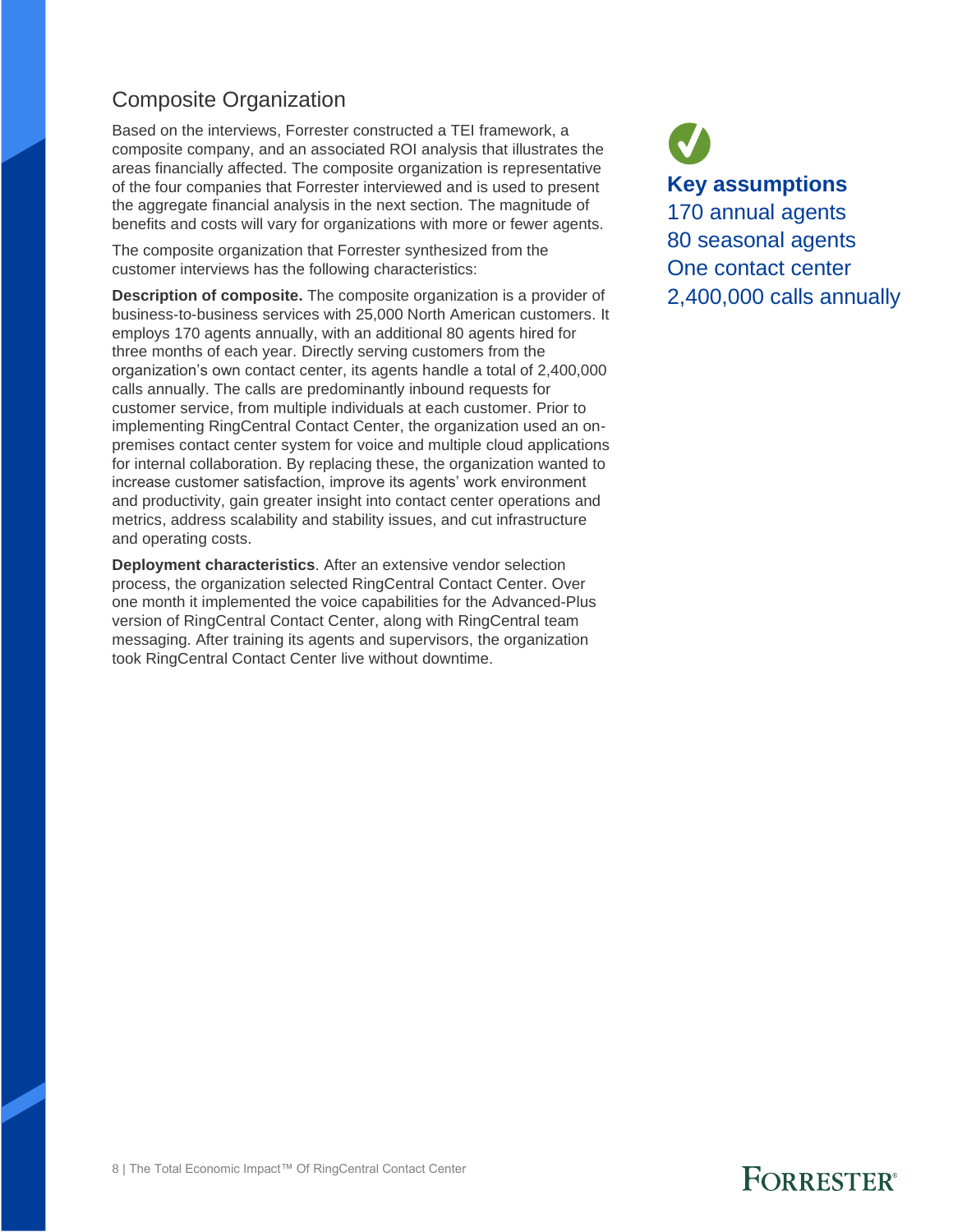## **Analysis Of Benefits**

#### **QUANTIFIED BENEFIT DATA AS APPLIED TO THE COMPOSITE**

|            | <b>Total Benefits</b>                                    |              |               |               |              |                                |  |  |  |
|------------|----------------------------------------------------------|--------------|---------------|---------------|--------------|--------------------------------|--|--|--|
| REF.       | <b>BENEFIT</b>                                           | <b>YEAR1</b> | <b>YEAR 2</b> | <b>YEAR 3</b> | <b>TOTAL</b> | <b>PRESENT</b><br><b>VALUE</b> |  |  |  |
| Atr        | Decrease in average handle<br>time                       | \$1,938,000  | \$1,938,000   | \$1,938,000   | \$5,814,000  | \$4,819,519                    |  |  |  |
| <b>Btr</b> | Avoided costs of downtime                                | \$255.780    | \$255,780     | \$255,780     | \$767,340    | \$636,087                      |  |  |  |
| Ctr        | Baseline cost savings from<br>retiring previous solution | \$294,690    | \$380,190     | \$294,690     | \$969,570    | \$803,512                      |  |  |  |
| Dtr        | Avoided costs of ensuring<br>peak capacity               | \$174,610    | \$245,860     | \$174,610     | \$595,080    | \$493,114                      |  |  |  |
| Etr        | Avoided costs of disaster<br>recovery                    | \$49,500     | \$49,500      | \$49,500      | \$148,500    | \$123,099                      |  |  |  |
|            | Total benefits (risk-adjusted)                           | \$2,712,580  | \$2,869,330   | \$2,712,580   | \$8,294,490  | \$6,875,331                    |  |  |  |

### Cost Savings From Reduced Average Handle Time

By leveraging a combination of RingCentral Contact Center features, interviewed organizations can make every customer interaction as efficient as possible and decrease average handle time. Skills-based routing gets an inbound call to the right person, whether that is an agent fluent in a second language, someone who handles a specific type of inquiry, or a supervisor. The VoIP technology specialist at a business services company noted: "Skills-based routing allows the call to get to the appropriate individual faster, instead of being transferred here and there. It cuts caller frustration as well as handle time." Calls also can be routed based on caller information drawn from the organization's CRM system, since a CRM system is readily integrated with RingCentral Contact Center. That same integration enables an agent to pick up a call with customer information near at hand.

RingCentral team messaging enables agents to reach out to experts (including external partners) to quickly resolve questions or gather information while on the call and share screens internally or externally. This helps decrease handle time and increase first-call resolution. The director of IT development at SambaSafety explained: "Our customer care group can communicate with other employees while on a call, get information quickly, and be able to share it with the customer. We're definitely saving time because of RingCentral team messaging, and it's been a big hit."

With decreased handle time and greater first-call resolution, each agent fields a higher volume of calls than with the legacy system.

For the composite organization, Forrester models this cost savings from reduced average handle time as:

- › Annual worktime of 2,080 hours for each annual agent and 520 hours for each seasonal agent.
- › Agent pool of 170 annual agents and 80 seasonal agents.

The table above shows the total of all benefits across the areas listed below, as well as present values (PVs) discounted at 10%. Over three years, the composite organization expects risk-adjusted total benefits to be a PV of nearly \$6.9 million.



Cost savings from reduced average handle time: **70%** of total benefits

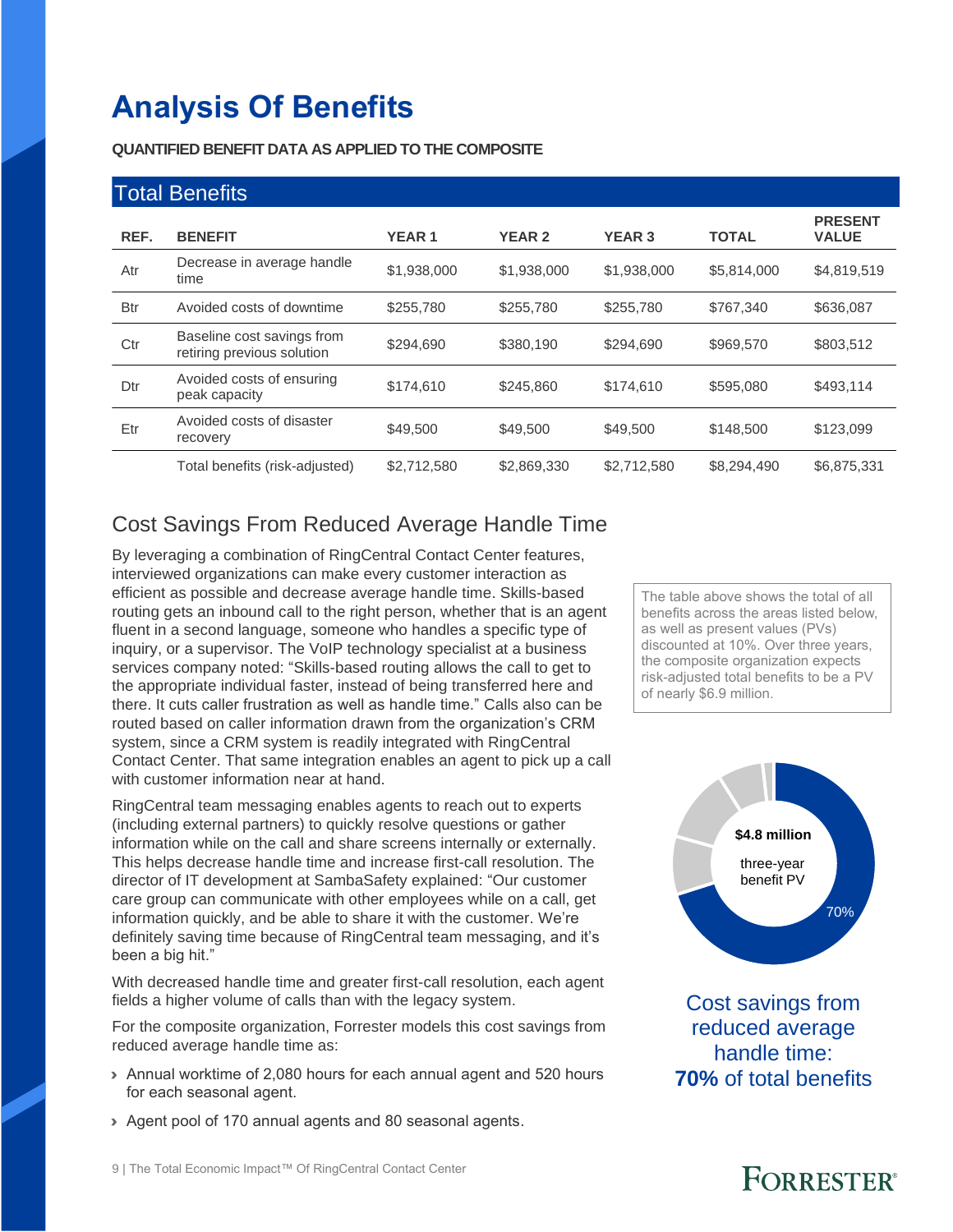- › Decrease in average handle time from 11 minutes to 8 minutes.
- › A total of 2,400,000 calls each year.
- › A 100% productivity capture of agent time savings given the taskoriented nature of their role.

The cost savings from reduced average handle time will vary based on:

- › Call volume.
- › Magnitude of the decrease in handle time.
- › Agent fully loaded compensation rates.

To account for these risks, Forrester adjusted this benefit downward by 15%, yielding a three-year risk-adjusted total PV of \$4,819,519.

As shown below, the magnitude of this benefit increases with higher agent count. The calculation table is for the composite organization.

Impact risk is the risk that the business or technology needs of the organization may not be met by the investment, resulting in lower overall total benefits. The greater the uncertainty, the wider the potential range of outcomes for benefit estimates.

| <b>ANNUAL AGENTS</b> | <b>SEASONAL AGENTS</b> | <b>ANNUAL CALL VOLUME</b> | <b>THREE-YEAR RISK-</b><br><b>ADJUSTED TOTAL PV</b> |
|----------------------|------------------------|---------------------------|-----------------------------------------------------|
| 100                  | 50                     | 1,404,000                 | \$2,819,419                                         |
| 300                  | 150                    | 4,212,000                 | \$8,458,256                                         |
| 500                  | 250                    | 7,020,000                 | \$14,097,094                                        |
| 1,000                | 500                    | 14,040,000                | \$28,194,187                                        |
| 2,000                | 1,000                  | 28,080,000                | \$56,388,374                                        |

| <b>Cost Savings From Reduced Average Handle Time: Calculation Table</b> |                                                       |                    |              |               |               |  |  |
|-------------------------------------------------------------------------|-------------------------------------------------------|--------------------|--------------|---------------|---------------|--|--|
| REF.                                                                    | <b>METRIC</b>                                         | CALC.              | <b>YEAR1</b> | <b>YEAR 2</b> | <b>YEAR 3</b> |  |  |
| A <sub>1</sub>                                                          | Total number of calls per year                        |                    | 2,400,000    | 2,400,000     | 2,400,000     |  |  |
| A2                                                                      | Average handle time before RCCC (minutes)             |                    | 11           | 11            | 11            |  |  |
| A3                                                                      | Average handle time after RCCC (minutes)              |                    | 8            | 8             | 8             |  |  |
| A4                                                                      | Agent hours saved                                     | $A1^*((A2-A3)/60)$ | 120,000      | 120,000       | 120,000       |  |  |
| A5                                                                      | Average fully loaded hourly compensation of<br>agents | \$39,520/2,080     | \$19         | \$19          | \$19          |  |  |
| A6                                                                      | Productivity capture                                  |                    | 100%         | 100%          | 100%          |  |  |
| At                                                                      | Decrease in average handle time                       | A4*A5*A6           | \$2,280,000  | \$2,280,000   | \$2,280,000   |  |  |
|                                                                         | Risk adjustment                                       | $\downarrow$ 15%   |              |               |               |  |  |
| Atr                                                                     | Decrease in average handle time (risk-<br>adjusted)   |                    | \$1,938,000  | \$1,938,000   | \$1,938,000   |  |  |

### Avoided Costs Of Downtime

Interviewed organizations indicate that they experience minimal downtime with RingCentral Contact Center, and any outages are quickly resolved by RingCentral. Agents can work without system disruptions,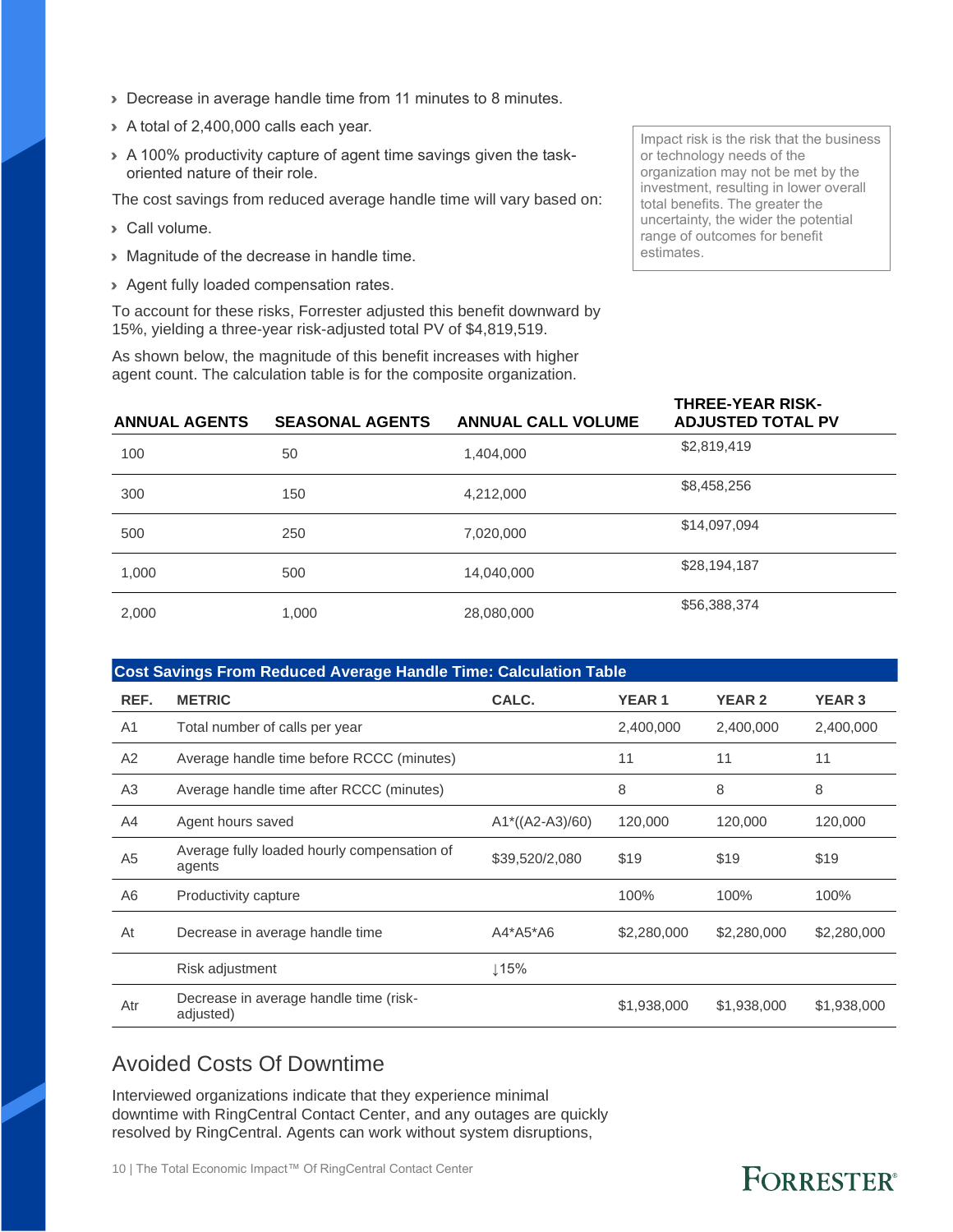and IT staff no longer need to spend time troubleshooting and resolving outages on a regular basis. The vice president of IT at Goosehead Insurance reported cutting annual downtime from 175 hours to 15 minutes, noting: "Our previous contact center system had around 98% uptime. Now we're at five 9s."

For the composite organization, Forrester models the avoided costs of downtime as:

- › A total of 120 hours of downtime distributed evenly throughout each year.
- › Half of the total number of agents on each of two shifts.
- › An additional one-half of an IT FTE to address outages.

For simplicity, the typical annual downtime of around 15 minutes reported by interviewed organizations is not included in the model.

The avoided costs of downtime will vary based on:

- › Number of hours of downtime.
- › Number of agents.
- › Agent fully loaded compensation rates.

To account for these risks, Forrester adjusted this benefit downward by 10%, yielding a three-year risk-adjusted total PV of \$636,087.

As shown below, the magnitude of this benefit increases with higher agent count. (The calculation table is for the composite organization.) Please note that the benefit amount will not scale at the same rate as agent count, since the number of outages and the need for one-half of an IT FTE to address them remains consistent across varied agent counts.

|    | \$636,087                |  |
|----|--------------------------|--|
| 9% | three-year<br>benefit PV |  |
|    |                          |  |
|    |                          |  |

### Avoided costs of downtime: **9%** of total benefits

| <b>ANNUAL AGENTS</b> |       | SEASONAL AGENTS THREE-YEAR RISK-ADJUSTED TOTAL PV |
|----------------------|-------|---------------------------------------------------|
| 100                  | 50    | \$438,345                                         |
| 300                  | 150   | \$1,012,435                                       |
| 500                  | 250   | \$1,586,525                                       |
| 1,000                | 500   | \$3,021,749                                       |
| 2,000                | 1,000 | \$5,892,198                                       |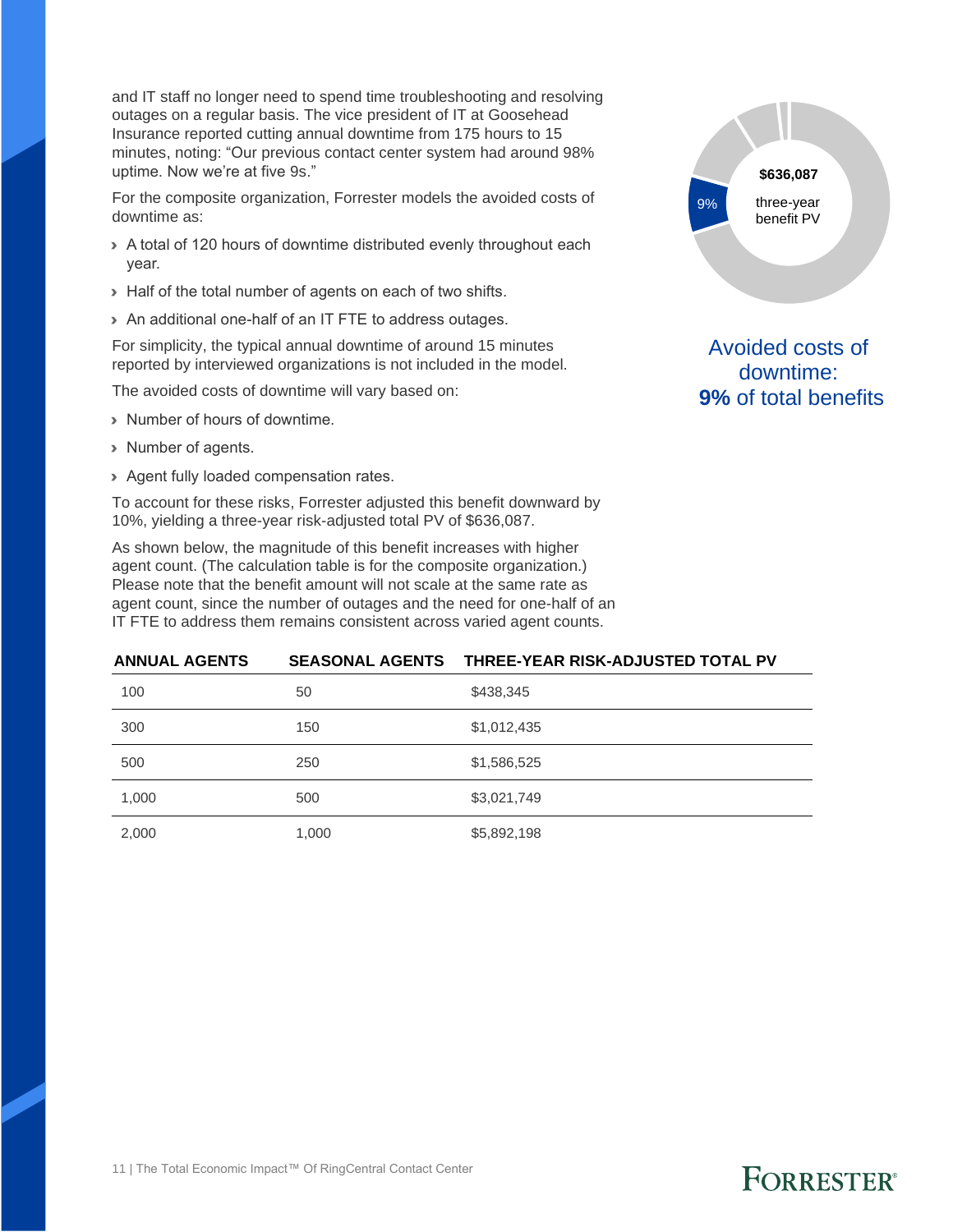| <b>Avoided Costs Of Downtime: Calculation Table</b> |                                                                    |                                      |              |               |               |  |  |
|-----------------------------------------------------|--------------------------------------------------------------------|--------------------------------------|--------------|---------------|---------------|--|--|
| REF.                                                | <b>METRIC</b>                                                      | CALC.                                | <b>YEAR1</b> | <b>YEAR 2</b> | <b>YEAR 3</b> |  |  |
| <b>B1</b>                                           | Hours of downtime with previous solution<br>during peak season     |                                      | 30           | 30            | 30            |  |  |
| <b>B2</b>                                           | Hours of downtime with previous solution<br>during non-peak season |                                      | 90           | 90            | 90            |  |  |
| B <sub>3</sub>                                      | Number of agents on shift during peak<br>season                    |                                      | 125          | 125           | 125           |  |  |
| <b>B4</b>                                           | Number of agents on shift during non-peak<br>season                |                                      | 85           | 85            | 85            |  |  |
| B <sub>5</sub>                                      | Average fully loaded hourly cost of agents                         | \$39,520/2,080                       | \$19         | \$19          | \$19          |  |  |
| B <sub>6</sub>                                      | Incremental IT FTEs to address outages                             |                                      | 0.5          | 0.5           | 0.5           |  |  |
| B7                                                  | IT fully loaded annual compensation                                | \$135,200                            | \$135,200    | \$135,200     | \$135,200     |  |  |
| <b>Bt</b>                                           | Avoided costs of downtime                                          | $(((B1*B3)+(B2*B4))$<br>*B5)+(B6*B7) | \$284,200    | \$284,200     | \$284,200     |  |  |
|                                                     | Risk adjustment                                                    | 110%                                 |              |               |               |  |  |
| Btr                                                 | Avoided costs of downtime (risk-adjusted)                          |                                      | \$255,780    | \$255,780     | \$255,780     |  |  |

### Baseline Cost Savings From Retiring Previous Solution

By moving to RingCentral Contact Center, interviewed organizations are able to retire their previous on-premises solution. This eliminates not only the ongoing costs of the on-premises infrastructure (hardware, software, associated maintenance charges) but also the IT staff time needed to support that infrastructure. It also eliminates the effort and expense of upgrading that infrastructure every few years, and sometimes more frequently in order to access new features from the legacy solutions or other applications.

For the composite organization, Forrester models the baseline cost savings from retiring the previous solution as:

- › Annual infrastructure costs of \$175,000.
- › Upgrades costs of \$90,000 every third year.
- › One IT FTE for support.

The baseline cost savings from retiring the previous solution will vary based on:

- › How much infrastructure an organization needs for ongoing operations.
- › Frequency and extent of upgrades.
- › Local compensation rates.

To account for these risks, Forrester adjusted this benefit downward by 5%, yielding a three-year risk-adjusted total PV of \$803,512.



Baseline cost savings from retiring previous solution: **12%** of total benefits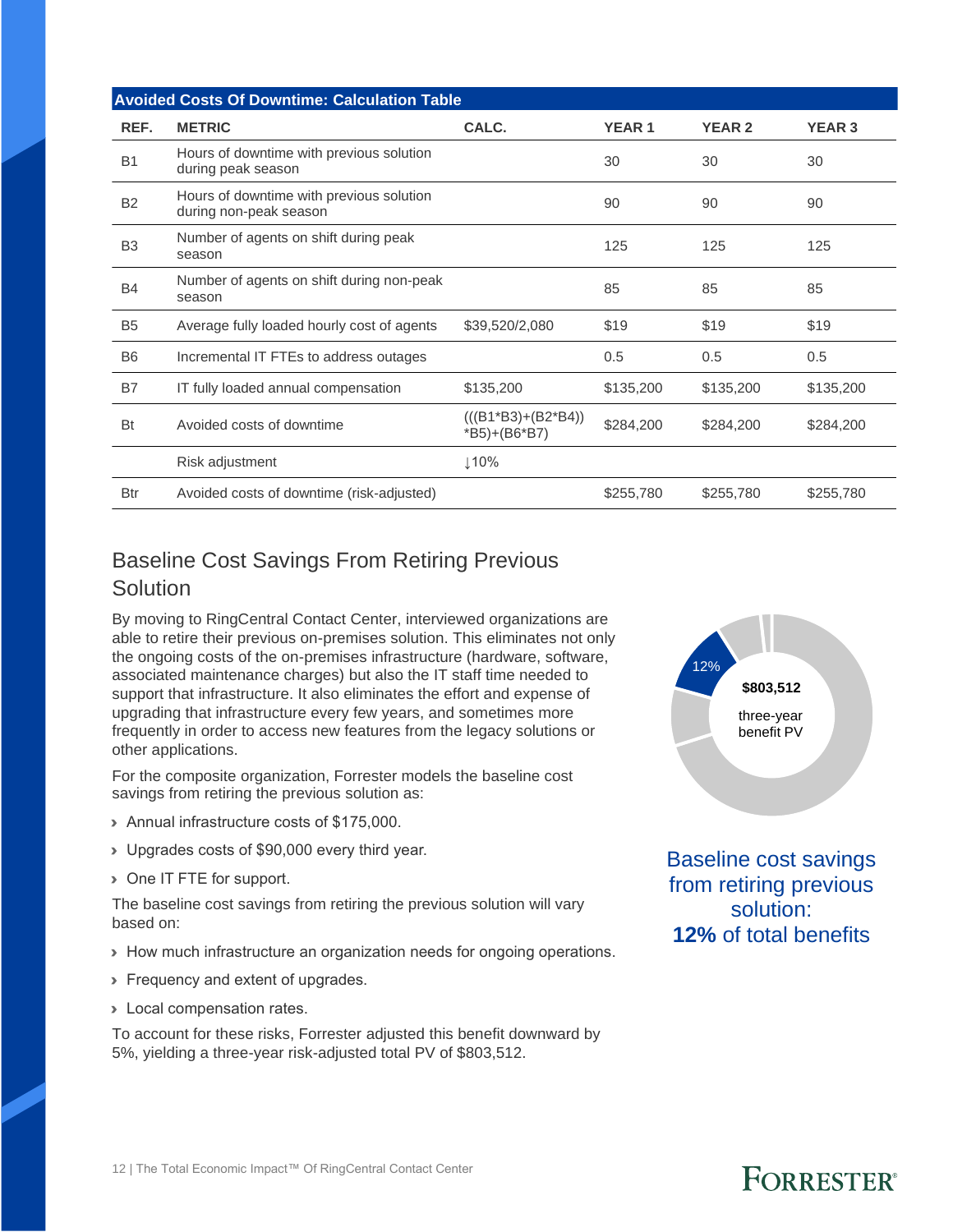| <b>Baseline Cost Savings From Retiring Previous Solution: Calculation Table</b> |                                                                          |                     |              |               |               |  |  |
|---------------------------------------------------------------------------------|--------------------------------------------------------------------------|---------------------|--------------|---------------|---------------|--|--|
| REF.                                                                            | <b>METRIC</b>                                                            | CALC.               | <b>YEAR1</b> | <b>YEAR 2</b> | <b>YEAR 3</b> |  |  |
| C <sub>1</sub>                                                                  | Annual infrastructure costs for legacy system                            |                     | \$175,000    | \$175,000     | \$175,000     |  |  |
| C <sub>2</sub>                                                                  | Periodic upgrade costs for legacy system                                 |                     |              | \$90,000      |               |  |  |
| C <sub>3</sub>                                                                  | <b>IT support FTEs</b>                                                   |                     |              | 1             |               |  |  |
| C <sub>4</sub>                                                                  | IT fully loaded annual compensation                                      | \$135,200           | \$135,200    | \$135,200     | \$135,200     |  |  |
| Ct                                                                              | Baseline cost savings from retiring previous<br>solution                 | $C1 + C2 + (C3*C4)$ | \$310,200    | \$400,200     | \$310,200     |  |  |
|                                                                                 | Risk adjustment                                                          | $\downarrow$ 5%     |              |               |               |  |  |
| Ctr                                                                             | Baseline cost savings from retiring previous<br>solution (risk-adjusted) |                     | \$294,690    | \$380,190     | \$294,690     |  |  |

### Avoided Costs Of Ensuring Peak Capacity

Interviewed organizations that are growing quickly or need additional agents during certain times of the year value the ease with which they can dial their agent seat volume up or down. By implementing RingCentral Contact Center, the interviewed organizations no longer need to maintain year-round infrastructure that is only fully utilized for several months to meet seasonal peak capacity needs. The IT director at an enterprise software company serving retail customers explained: "If I need to expand the number of agents during the holidays, I don't worry about the hardware aspect of it. With RingCentral Contact Center, I can scale up tomorrow if I want to, and their systems will be able to handle that capacity. Buying and setting up new servers could take weeks, and then I have to maintain the hardware capacity throughout the year."

For the composite organization, Foresters models the avoided costs of ensuring peak capacity as:

- › Annual infrastructure costs of \$125,000.
- › Upgrade costs of \$90,000 every third year.
- › One-quarter of an IT FTE for support.

The avoided costs of ensuring peak capacity will vary based on:

- › How much peak capacity an organization maintains.
- **> Frequency and extent of upgrades.**
- › Local compensation rates.

To account for these risks, Forrester adjusted this benefit downward by 5%, yielding a three-year risk-adjusted total PV of \$493,114.



Avoided costs of ensuring peak capacity: **7%** of total benefits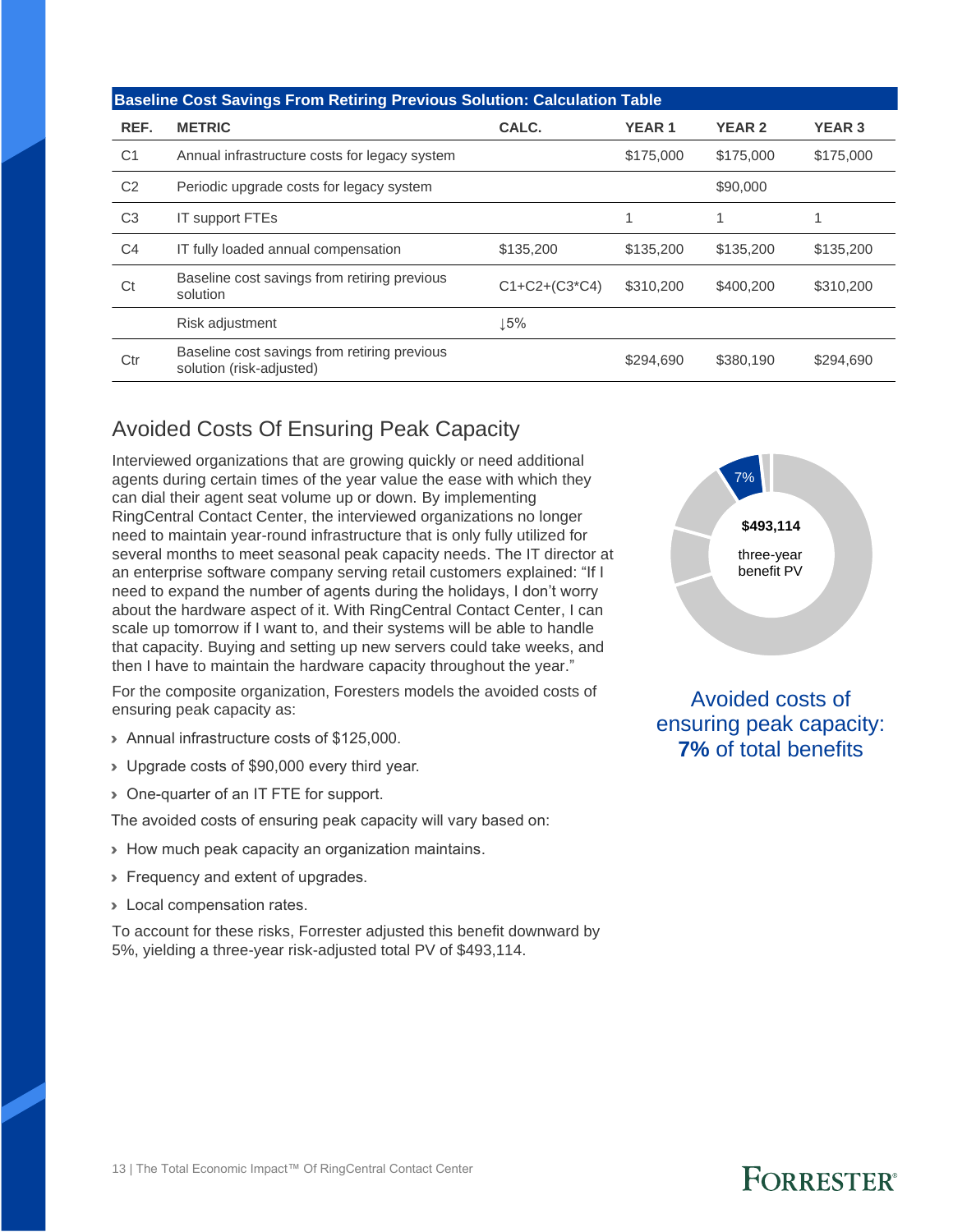| <b>Avoided Costs Of Ensuring Peak Capacity: Calculation Table</b> |                                                                   |                 |              |               |               |  |  |
|-------------------------------------------------------------------|-------------------------------------------------------------------|-----------------|--------------|---------------|---------------|--|--|
| REF.                                                              | <b>METRIC</b>                                                     | CALC.           | <b>YEAR1</b> | <b>YEAR 2</b> | <b>YEAR 3</b> |  |  |
| D <sub>1</sub>                                                    | Additional annual infrastructure costs to ensure<br>peak capacity |                 | \$150,000    | \$150,000     | \$150,000     |  |  |
| D <sub>2</sub>                                                    | Periodic upgrades for peak capacity<br>infrastructure             |                 |              | \$75,000      |               |  |  |
| D <sub>3</sub>                                                    | IT support FTEs for additional peak capacity                      |                 | 0.25         | 0.25          | 0.25          |  |  |
| D <sub>4</sub>                                                    | IT fully loaded annual compensation                               | \$135,200       | \$135,200    | \$135,200     | \$135,200     |  |  |
| Dt                                                                | Avoided costs of ensuring peak capacity                           | $D1+D2+(D3*D4)$ | \$183,800    | \$258,800     | \$183,800     |  |  |
|                                                                   | Risk adjustment                                                   | $\downarrow$ 5% |              |               |               |  |  |
| Dtr                                                               | Avoided costs of ensuring peak capacity<br>(risk-adjusted)        |                 | \$174,610    | \$245,860     | \$174,610     |  |  |

### Avoided Costs Of Disaster Recovery

By moving to RingCentral Contact Center, interviewed organizations no longer need to maintain a separate disaster recovery system on standby and possibly related resources such as tapes recording conversations. They also no longer need IT staff to maintain that system, keep related procedures current, train users, and run periodic tests.

For the composite organization, Forrester models the avoided costs of disaster recovery as:

› Annual costs of \$55,000.

The avoided costs of disaster recovery will vary based on:

- › Intended speed of recovery.
- › Extent of desired data recovery.

To account for these risks, Forrester adjusted this benefit downward by 10%, yielding a three-year risk-adjusted total PV of \$123,099.

2% three-year benefit PV **\$123,099**

### Avoided costs of disaster recovery: **2%** of total benefits

| <b>Avoided Costs Of Disaster Recovery: Calculation Table</b> |                                                       |                |              |               |               |  |  |
|--------------------------------------------------------------|-------------------------------------------------------|----------------|--------------|---------------|---------------|--|--|
| REF.                                                         | <b>METRIC</b>                                         | CALC.          | <b>YEAR1</b> | <b>YEAR 2</b> | <b>YEAR 3</b> |  |  |
| E1                                                           | Annual disaster recovery costs                        |                | \$55,000     | \$55,000      | \$55,000      |  |  |
| Et                                                           | Avoided costs of disaster recovery                    | E <sub>1</sub> | \$55,000     | \$55,000      | \$55,000      |  |  |
|                                                              | Risk adjustment                                       | 110%           |              |               |               |  |  |
| Etr                                                          | Avoided costs of disaster recovery<br>(risk-adjusted) |                | \$49,500     | \$49,500      | \$49,500      |  |  |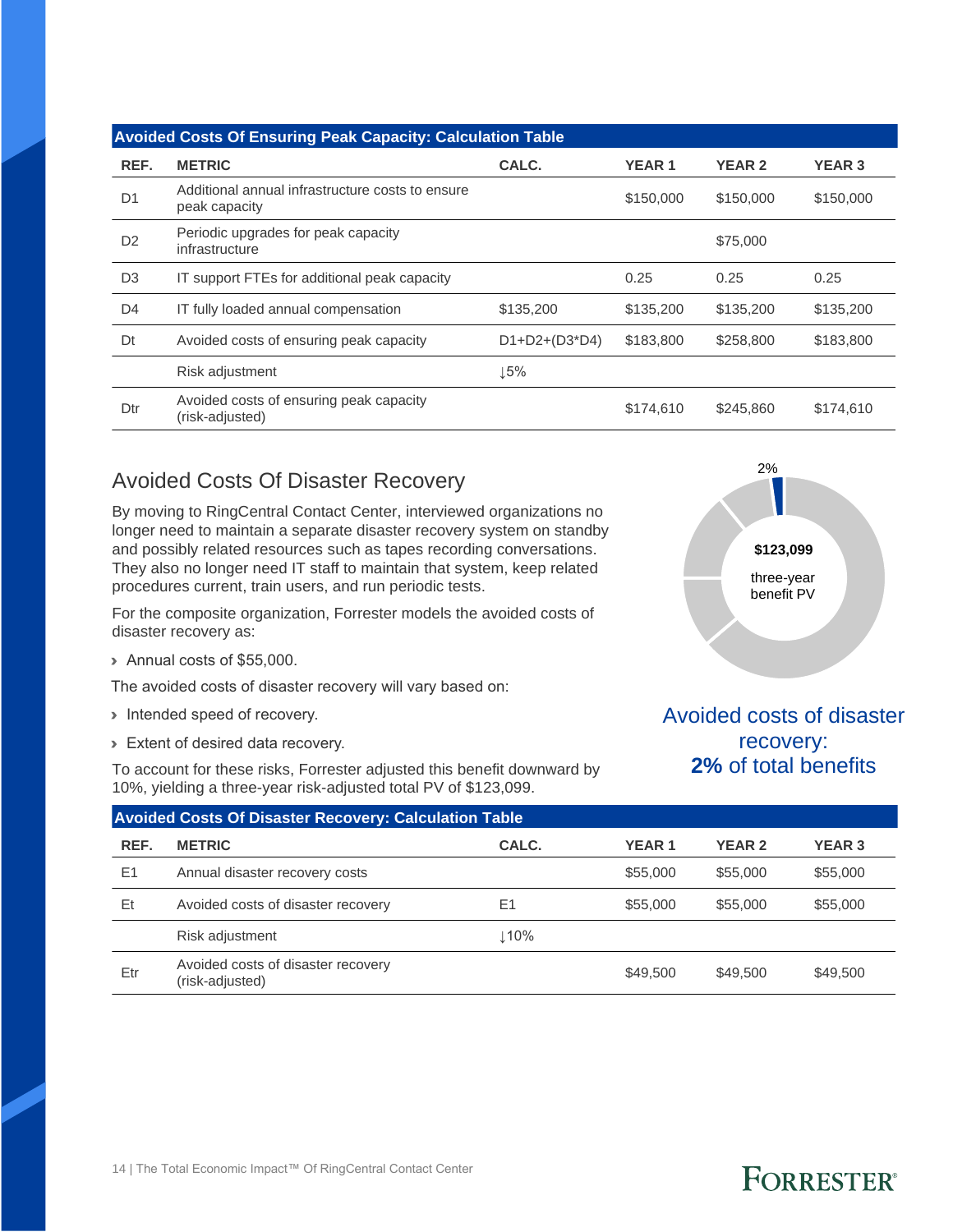### Unquantified Benefits

Interviewed organizations described other significant benefits that are not quantified for this study:

- › **Improved NPS.** While noting that multiple factors determine their NPS, interviewed organizations acknowledge RingCentral Contact Center's role in improving those scores. For instance, handle time and abandonment rates dropped, and holds became less frequent and shorter. The vice president of IT at Goosehead Insurance attributes some of the company's NPS increase (from an already high 86 up to 89), to Ring Central Contact Center, citing its integration with the CRM system and its extensive built-in functionality that allows agents to focus less on technology and more on the customer experience. The VoIP technology III specialist at a business services company indicated that its NPS had risen from the low 40s to the 70s since RingCentral Contact Center was implemented, and counted RingCentral Contact Center among the factors driving that increase. The vice president of customer success and professional services at SambaSafety noted a 25% increase in NPS, from a lower starting point, and mentioned a decrease in the number of escalations prompted by the inability to connect with an agent.
- › **Higher first-call resolution by leveraging RingCentral team messaging.** Interviewed organizations cited a variety of operational improvements since implementing RingCentral Contact Center. Firstcall resolution increased, aided by an agent's ability (via RingCentral team messaging) to quickly get a response back from the escalation team or other resources.
- › **More extensive analytical and reporting capabilities.** Organizations are able to track more metrics than with their prior solutions, and leverage those metrics to improve contact center operations. The metrics range from agent productivity measures like agent idle time, abandoned calls, and average hold time, to customer insights. The VoIP technology III specialist at a business services company described an example: "With RingCentral Contact Center we can do a deeper dive by pulling information from calls, such as why our customers are contacting us, what makes them happy or unhappy, or why we might have lost a customer based on what occurred during that contact."
- › **Ease of agent training and use.** Interviewed organizations commented on agents' reduced frustration with their current contact center systems, compared to legacy systems. The vice president of information technology for Goosehead Insurance contrasted RingCentral Contact Center training with training on previous solutions. Goosehead Insurance agents were comfortably using the solution after 2 hours of homegrown training based on training materials provided by RingCentral, with no questions by the second day. Training on legacy solutions had taken 12 hours, followed by a month of questions from agents.
- › **Swift implementation with no downtime.** RingCentral Contact Center was deemed easy to configure, and could be taken live via a hot swap. Interviewed organizations noted the extensive planning and implementation support RingCentral provided.





**One month** Total implementation and deployment time

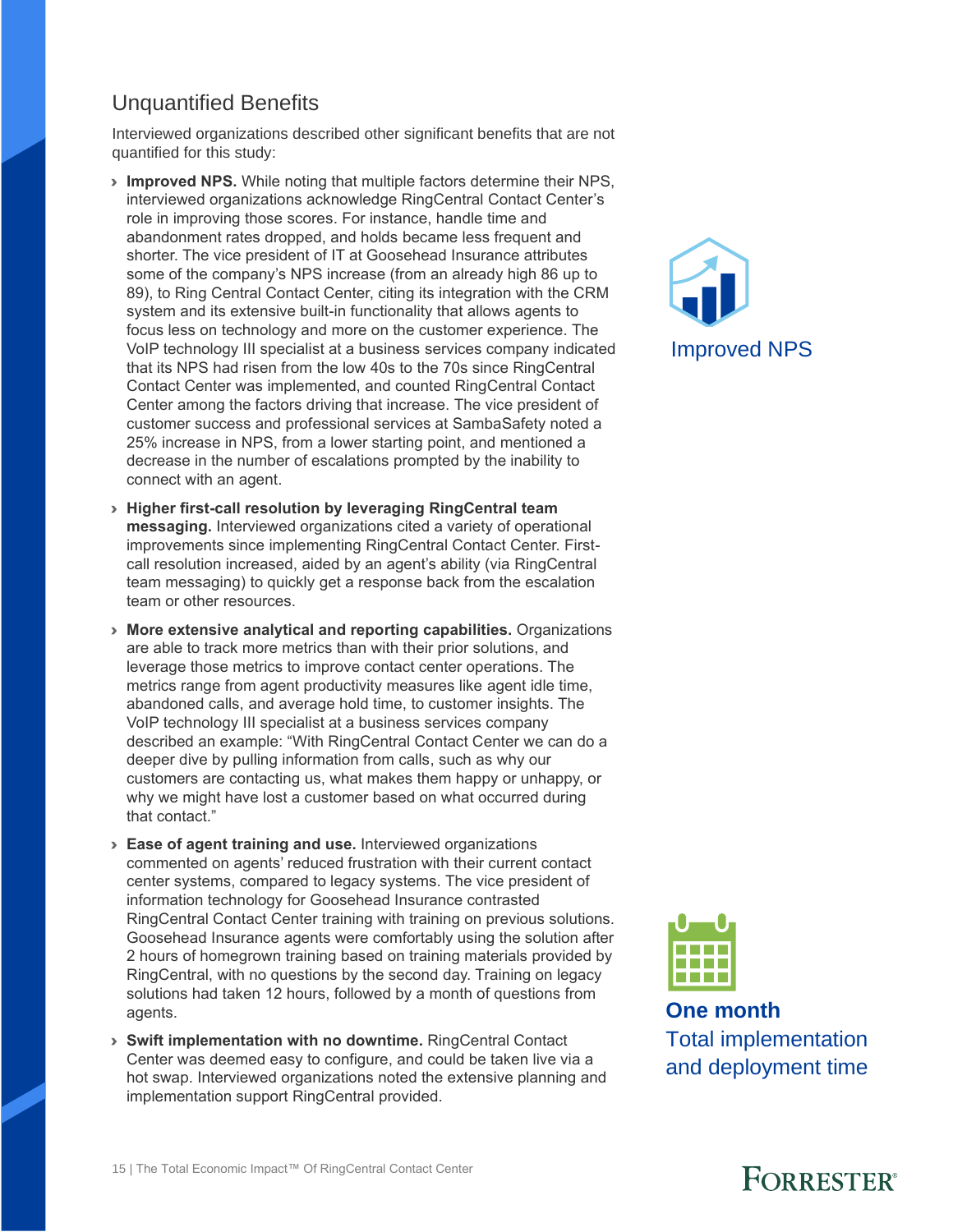- › **Better security and compliance through a role-based platform.** With RingCentral Contact Center, organizations can indicate who may see certain information and where that information can go. This can be especially important for companies that must accommodate industryspecific standards like healthcare's Health Insurance Portability and Accountability Act (HIPAA) requirements.
- › **Freeing up IT staff time for higher value activities.** Since RingCentral Contact Center easily integrates with other applications and needs minimal day-to-day management, IT staff can focus on higher impact efforts like refining and optimizing customer journeys. The vice president of customer success and professional services at SambaSafety noted, "The contact center platform plugs into just about everything else you may use or decide to use later."

### **Flexibility**

The value of flexibility is clearly unique to each customer, and the measure of its value varies from organization to organization. There are multiple scenarios in which a customer might choose to implement RingCentral Contact Center and later realize additional uses and business opportunities, including:

- › **Deploying additional RingCentral Contact Center functionality.** All versions of RingCentral Contact Center include extensive functionality, and customers may deploy that incrementally over time. For instance, the IT director for an enterprise software company explained how his organization is exploring use cases for RingCentral Contact Center's Pulse functionality, starting with alerts when a call is on hold for too long or there are not enough agents available to take calls. Other organizations mentioned plans to use live analytics to gauge customer sentiment during a call based on keywords and voice inflection, and offer additional customer interaction channels such as chat or text.
- › **Deploying other products from RingCentral.** With RingCentral Contact Center installed, organizations can readily add adjacent RingCentral products like workforce optimization, workforce management, or collaboration tools like RingCentral team messaging. They also can expand to a full set of unified communications products.
- › **Revising the contact center footprint.** Opening additional contact centers, consolidating multiple physical contact centers into a single virtual contact center or hiring agents to work remotely in additional geographies are all simplified with RingCentral Contact Center.
- › **Integration of acquired companies.** With RingCentral Contact Center, organizations can more easily consolidate contact centers of acquired companies.
- › **Managing in-house and outsourced agents on the same platform.**  With all agents on the same platform, organizations get more consistent reporting and performance management.
- › **Incremental revenue from faster rollout of new customer or product initiatives, new business units, or new geographies.** By removing the contact center infrastructure speed bump, organizations can move faster to launch new business initiatives that need contact center support.

"Before RingCentral, our IT team spent 90% of their time focused on being reactive and fixing problems. Now they spend 90% of their time focused on forward-thinking innovation and tech enablement for our end users. This has allowed us to drive efficiency and better client experience across the organization."

*Vice president of IT, Goosehead Insurance*

Flexibility, as defined by TEI, represents an investment in additional capacity or capability that could be turned into business benefit for a future additional investment. This provides an organization with the "right" or the ability to engage in future initiatives but not the obligation to do so.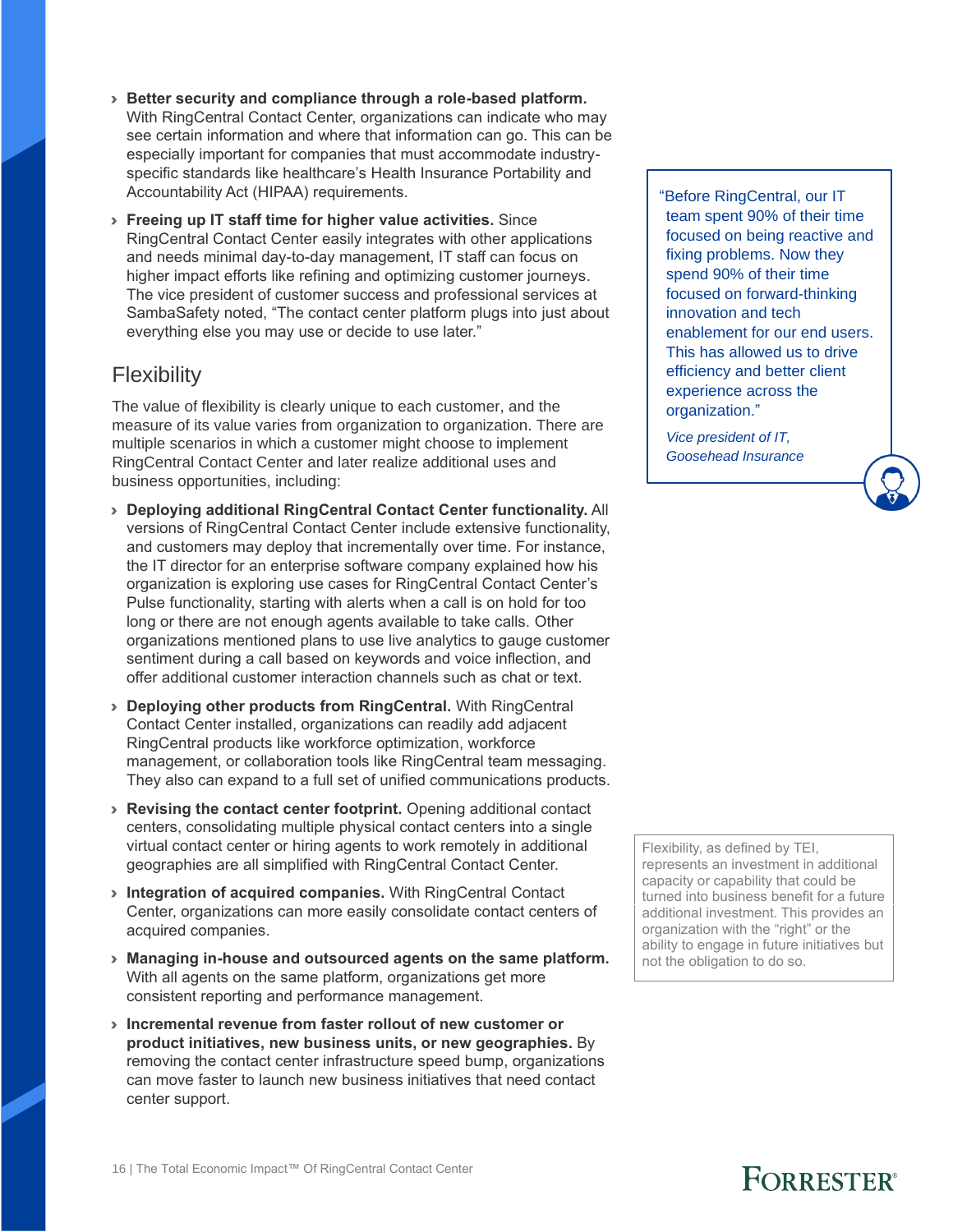- › **Integrating RingCentral Contact Center with additional applications and tools a company may decide to use in the future.** RingCentral provides connectors for a wide array of applications and tools. Interviewed organizations had felt restricted by the limited integration that was possible with their previous on-premises solution. The vice president of customer success and professional services at SambaSafety mentioned potentially integrating RingCentral Contact Center with marketing automation or customer success applications in the future.
- › **Expanding RingCentral Contact Center to additional use cases.** Organizations can expand from primarily inbound calls, to greater outbound use such as sales or collections.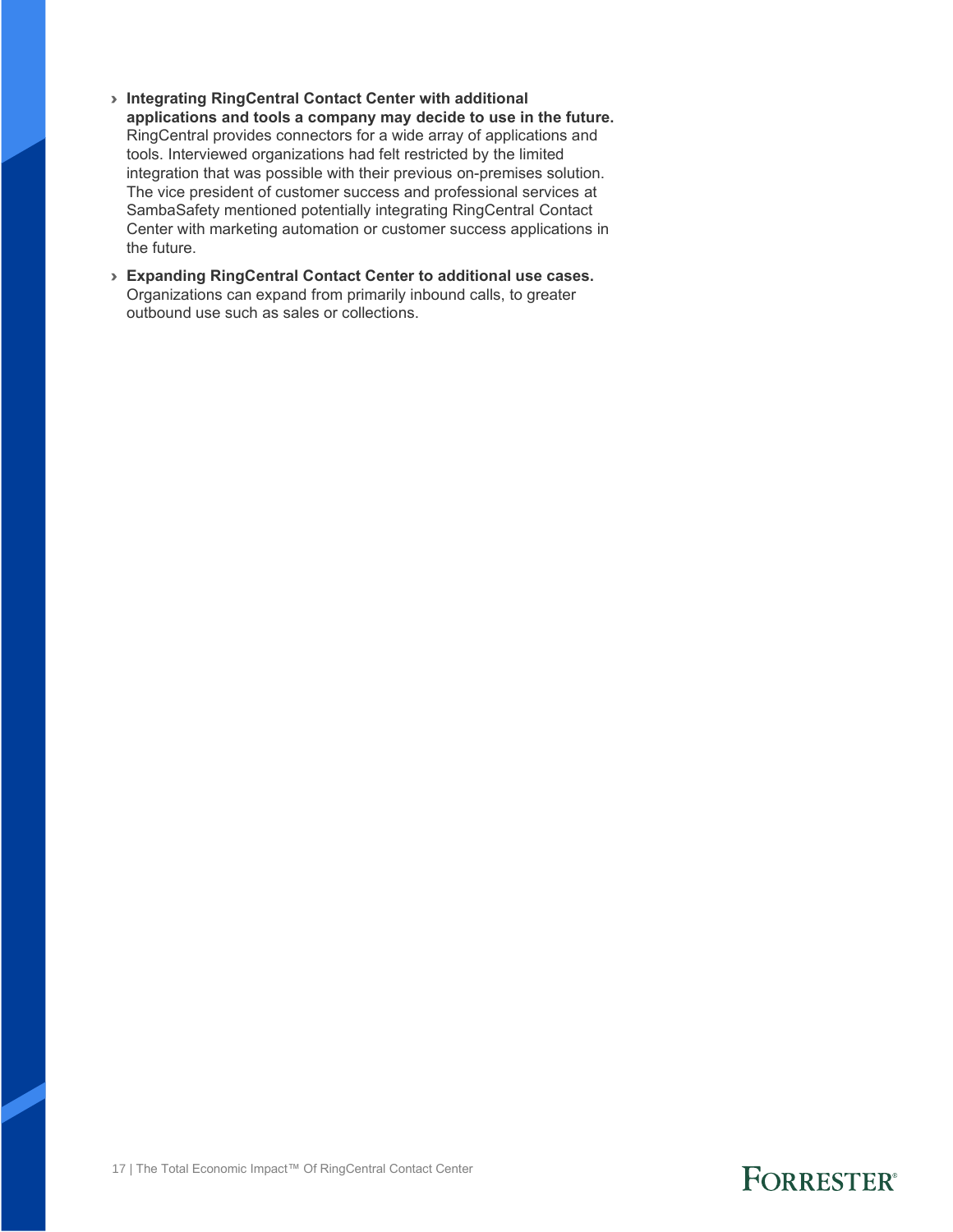## **Analysis Of Costs**

#### **QUANTIFIED COST DATA AS APPLIED TO THE COMPOSITE**

|      | <b>Total Costs</b>                          |                |              |               |               |              |                                |
|------|---------------------------------------------|----------------|--------------|---------------|---------------|--------------|--------------------------------|
| REF. | <b>COST</b>                                 | <b>INITIAL</b> | <b>YEAR1</b> | <b>YEAR 2</b> | <b>YEAR 3</b> | <b>TOTAL</b> | <b>PRESENT</b><br><b>VALUE</b> |
| Ftr  | Annual subscription and<br>usage cost       | \$0            | \$358,470    | \$358,470     | \$358,470     | \$1,075,410  | \$891,462                      |
| Gtr  | Initial and ongoing internal<br>labor costs | \$26,456       | \$17.530     | \$17,530      | \$17,530      | \$79,045     | \$70,050                       |
|      | Total costs (risk-adjusted)                 | \$26,456       | \$376,000    | \$376,000     | \$376,000     | \$1,154,455  | \$961,512                      |

### Annual Subscription And Usage Cost

RingCentral Contact Center costs include subscription fees based on the number of seats. In addition, organizations pay an annual variable usage cost based on call volume. Consult with RingCentral for pricing specific to your organization when conducting your own analysis.

Depending on IT staff capabilities and bandwidth, some organizations may pay an additional fee for support from a RingCentral technical account manager.

For the composite organization, Forrester models the annual subscription and usage cost as:

- › A combination of 170 annual seats and 80 additional peak seats.
- > Three months of peak seat usage each year.
- › Monthly per seat costs of \$115 for RingCentral Contact Center and \$20 for a CRM adaptor.
- › Annual variable usage cost of \$33,600 based on call volume.

The annual subscription and usage cost will vary based on:

- › Product version.
- › Number of seats.
- › Full versus partial-year subscription.
- › Call volume.

To account for these risks, Forrester adjusted this cost upward by 5%, yielding a three-year risk-adjusted total PV of \$891,462.

The table above shows the total of all costs across the areas listed below, as well as present values (PVs) discounted at 10%. Over three years, the composite organization expects risk-adjusted total costs to be a PV of more than \$961,000.



### Annual subscription and usage cost: **93%** of total benefits

Implementation risk is the risk that a proposed investment may deviate from the original or expected requirements, resulting in higher costs than anticipated. The greater the uncertainty, the wider the potential range of outcomes for cost estimates.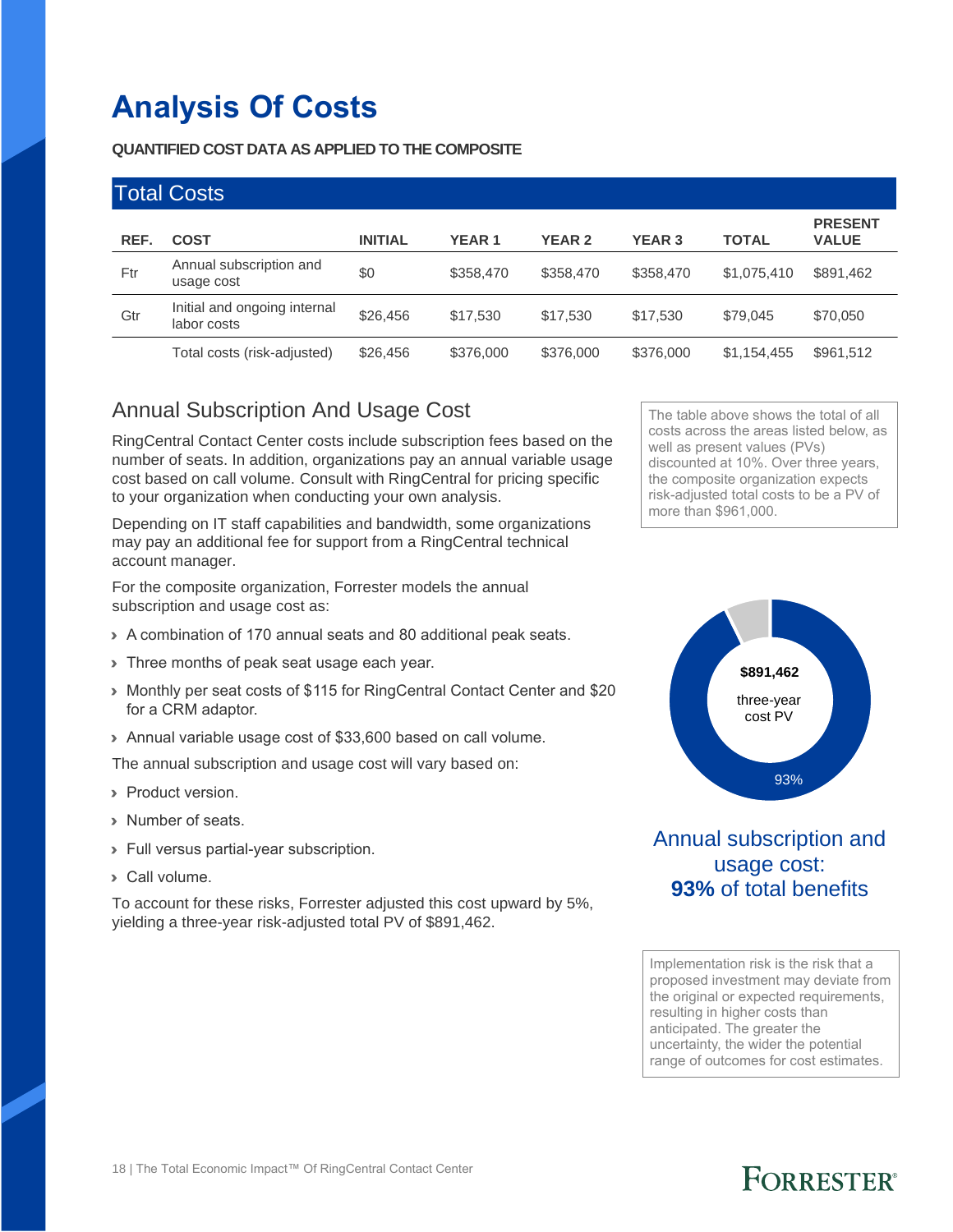|                | <b>Annual Subscription And Usage Cost: Calculation Table</b> |                                       |                |              |               |               |  |  |
|----------------|--------------------------------------------------------------|---------------------------------------|----------------|--------------|---------------|---------------|--|--|
| REF.           | <b>METRIC</b>                                                | CALC.                                 | <b>INITIAL</b> | <b>YEAR1</b> | <b>YEAR 2</b> | <b>YEAR 3</b> |  |  |
| F <sub>1</sub> | Number of annual seats                                       |                                       |                | 170          | 170           | 170           |  |  |
| F <sub>2</sub> | Number of additional peak seats                              |                                       |                | 80           | 80            | 80            |  |  |
| F <sub>3</sub> | Number of months for peak seats                              |                                       |                | 3            | 3             | 3             |  |  |
| F4             | Monthly cost per seat                                        |                                       |                | \$115        | \$115         | \$115         |  |  |
| F <sub>5</sub> | Monthly cost per seat for CRM<br>adaptor                     |                                       |                | \$20         | \$20          | \$20          |  |  |
| F <sub>6</sub> | Annual variable usage cost                                   |                                       |                | \$33,600     | \$33,600      | \$33,600      |  |  |
| Ft             | Annual subscription and usage cost                           | $(((F1*12)+(F2*F3))^*$<br>(F4+F5))+F6 | \$0            | \$341,400    | \$341,400     | \$341,400     |  |  |
|                | Risk adjustment                                              | ↑5%                                   |                |              |               |               |  |  |
| Ftr            | Annual subscription and usage cost<br>(risk-adjusted)        |                                       | \$0            | \$358,470    | \$358,470     | \$358,470     |  |  |

### Initial And Ongoing Internal Labor Costs

**Initial costs:** It took interviewed organizations typically one month to implement RingCentral Contact Center. Their IT and contact center operations staff collaborated with RingCentral resources (provided at no additional fee) to configure, integrate, test, and deploy RingCentral Contact Center. Given the simplicity of using the solution, agents could be trained in about 2 hours by internal staff. RingCentral provides training and self-training materials through its Contact Center University.

For the composite organization, Forrester models the initial internal labor costs for implementation and training as:

- › Approximately 40% of three IT staff and one contact center operations manager for one month.
- › 2 hours of training for 170 agents.

**Ongoing costs:** Interviewed organizations need only minimal ongoing effort from IT and contact center operations staff to support RingCentral Contact Center. The vice president of IT at Goosehead Insurance explained, "We have RingCentral's support, and with the simplicity of RingCentral Contact Center's back end, anyone on our IT team can now work with it."

For the composite organization, Forrester models the ongoing internal labor costs as:

- › Approximately 5% of the time of a contact center manager (business staff) and a contact center technical specialist (IT staff).
- › 2 hours of training each year for 80 seasonal agents.



Initial and ongoing internal labor costs: **7%** of total costs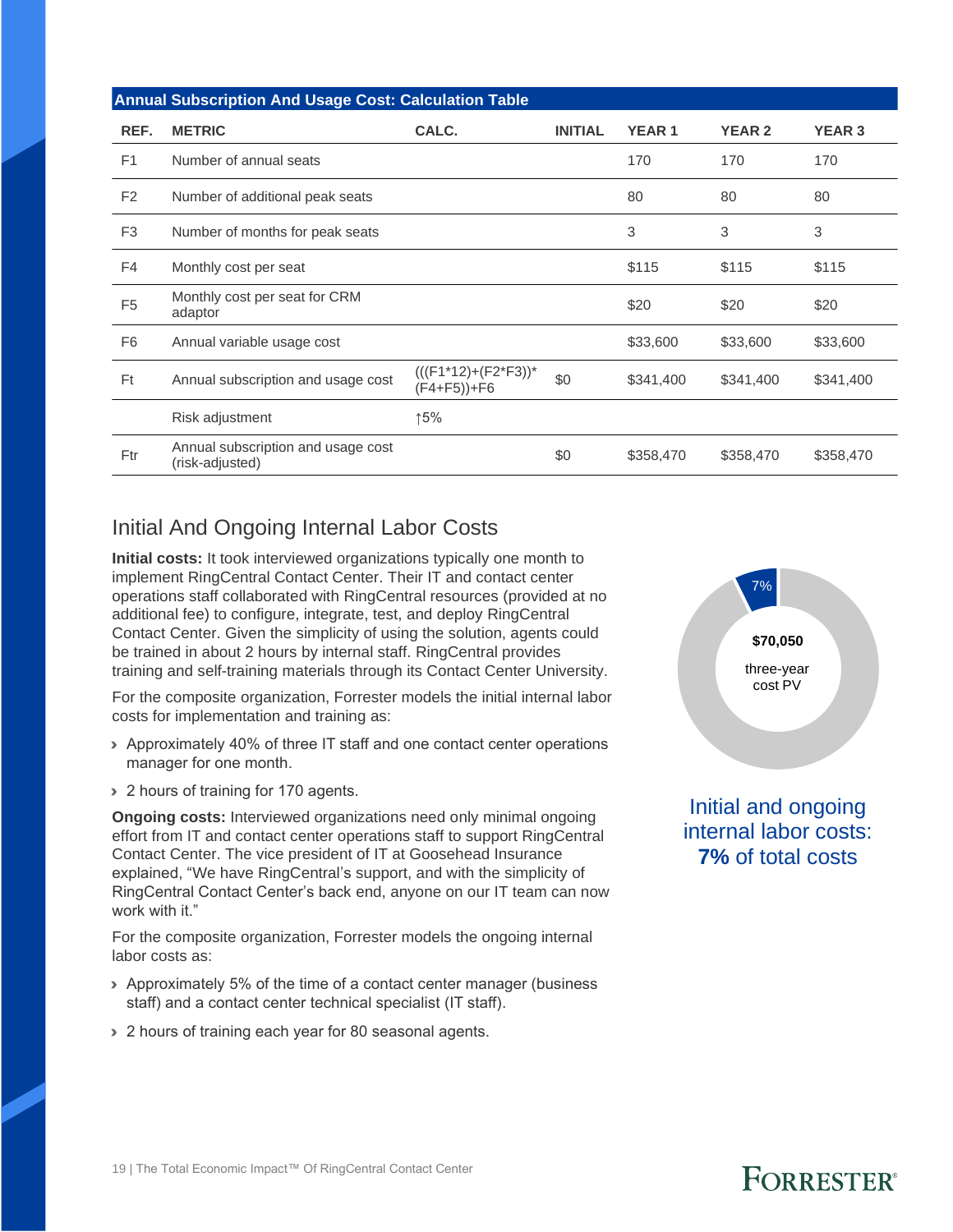The initial and ongoing internal labor costs will vary based on:

- › Number of agents trained.
- › Fully loaded compensation rates.

To account for these risks, Forrester adjusted this cost upward by 10%, yielding a three-year risk-adjusted total PV of \$70,050.

| Initial And Ongoing Internal Labor Costs: Calculation Table |                                                                            |                                    |                |              |                |               |  |  |
|-------------------------------------------------------------|----------------------------------------------------------------------------|------------------------------------|----------------|--------------|----------------|---------------|--|--|
| REF.                                                        | <b>METRIC</b>                                                              | CALC.                              | <b>INITIAL</b> | <b>YEAR1</b> | <b>YEAR 2</b>  | <b>YEAR 3</b> |  |  |
| G <sub>1</sub>                                              | IT hours required for<br>implementation and ongoing<br>support             |                                    | 208            | 104          | 104            | 104           |  |  |
| G <sub>2</sub>                                              | IT fully loaded hourly rate                                                | \$135,200/2,080                    | \$65           | \$65         | \$65           | \$65          |  |  |
| G <sub>3</sub>                                              | Business staff hours required for<br>implementation and ongoing<br>support |                                    | 69             | 104          | 104            | 104           |  |  |
| G <sub>4</sub>                                              | Business staff fully loaded hourly<br>rate                                 | \$122,720/2,080                    | \$59           | \$59         | \$59           | \$59          |  |  |
| G <sub>5</sub>                                              | Number of agents trained                                                   |                                    | 170            | 80           | 80             | 80            |  |  |
| G <sub>6</sub>                                              | Hours of agent training                                                    |                                    | 2              | 2            | $\overline{2}$ | 2             |  |  |
| G7                                                          | Average fully loaded hourly<br>compensation of agents                      | \$39,520/2,080                     | \$19           | \$19         | \$19           | \$19          |  |  |
| Gt                                                          | Initial and ongoing internal labor<br>costs                                | $(G1*G2)+(G3*G4)$<br>$+(G5*G6*G7)$ | \$24,051       | \$15,936     | \$15,936       | \$15,936      |  |  |
|                                                             | Risk adjustment                                                            | ↑10%                               |                |              |                |               |  |  |
| Gtr                                                         | Initial and ongoing internal labor<br>costs (risk-adjusted)                |                                    | \$26,456       | \$17,530     | \$17,530       | \$17,530      |  |  |

#### 20 | The Total Economic Impact™ Of RingCentral Contact Center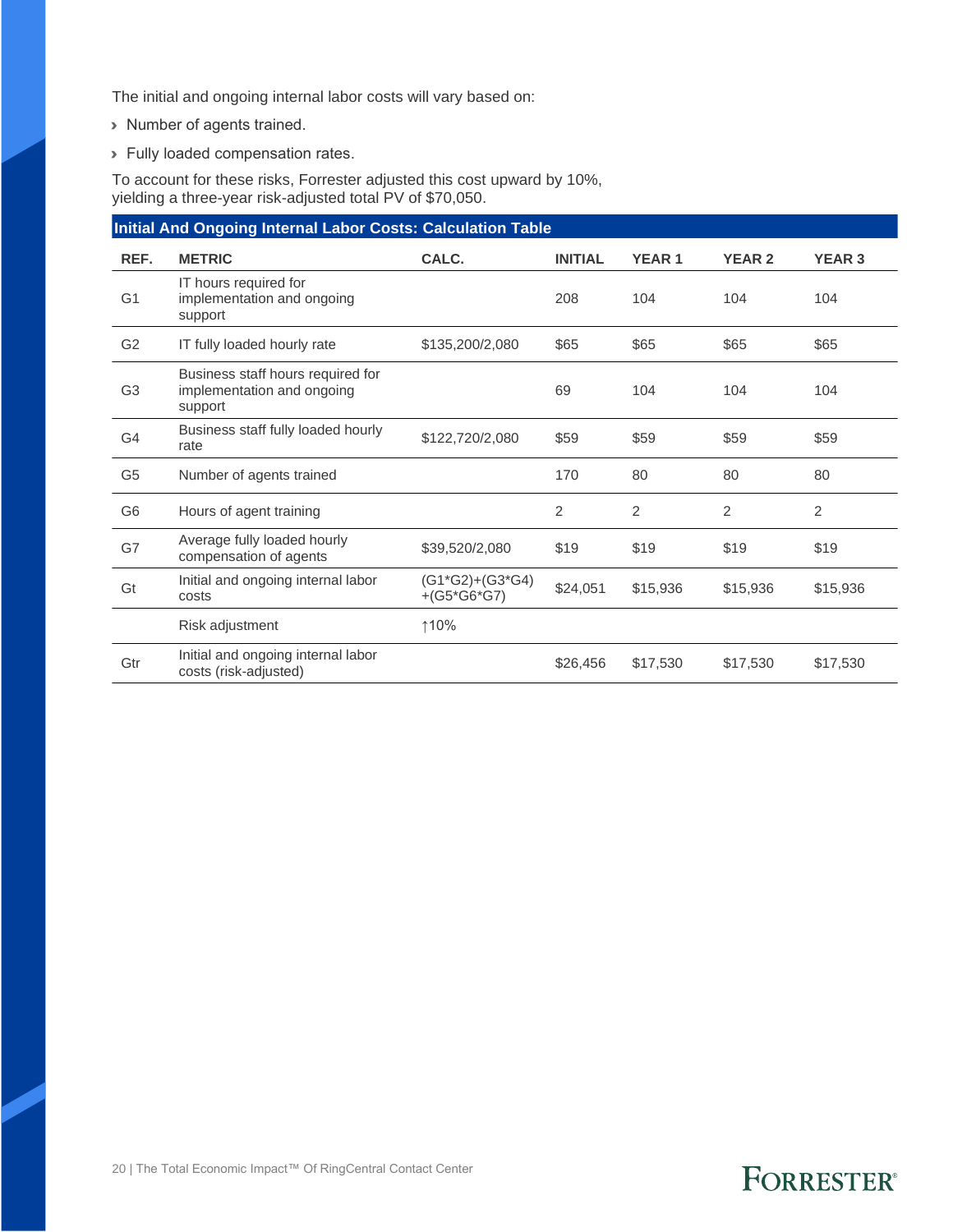## **Financial Summary**

#### **CONSOLIDATED THREE-YEAR RISK-ADJUSTED METRICS**



The financial results calculated in the Benefits and Costs sections can be used to determine the ROI, NPV and payback period for the composite organization's investment. Forrester assumes a yearly discount rate of 10% for this analysis.

These risk-adjusted ROI, NPV, and payback period values are determined by applying risk-adjustment factors to the unadjusted results in each Benefit and Cost section.

| <b>Cash Flow Table (Risk-Adjusted)</b> |                |                   |             |             |               |                         |  |  |
|----------------------------------------|----------------|-------------------|-------------|-------------|---------------|-------------------------|--|--|
|                                        | <b>INITIAL</b> | YEAR <sub>1</sub> | YEAR 2      | YEAR 3      | <b>TOTAL</b>  | <b>PRESENT</b><br>VALUE |  |  |
| Total costs                            | $(\$26,456)$   | (\$376,000)       | (\$376,000) | (\$376,000) | (\$1,154,455) | (\$961,512)             |  |  |
| <b>Total benefits</b>                  | \$0            | \$2,712,580       | \$2,869,330 | \$2,712,580 | \$8,294,490   | \$6,875,331             |  |  |
| Net benefits                           | (\$26,456)     | \$2,336,580       | \$2,493,330 | \$2,336,580 | \$7,140,035   | \$5,913,819             |  |  |
| <b>ROI</b>                             |                |                   |             |             |               | 615%                    |  |  |
| Payback period                         |                |                   |             |             |               | $<$ 3 months            |  |  |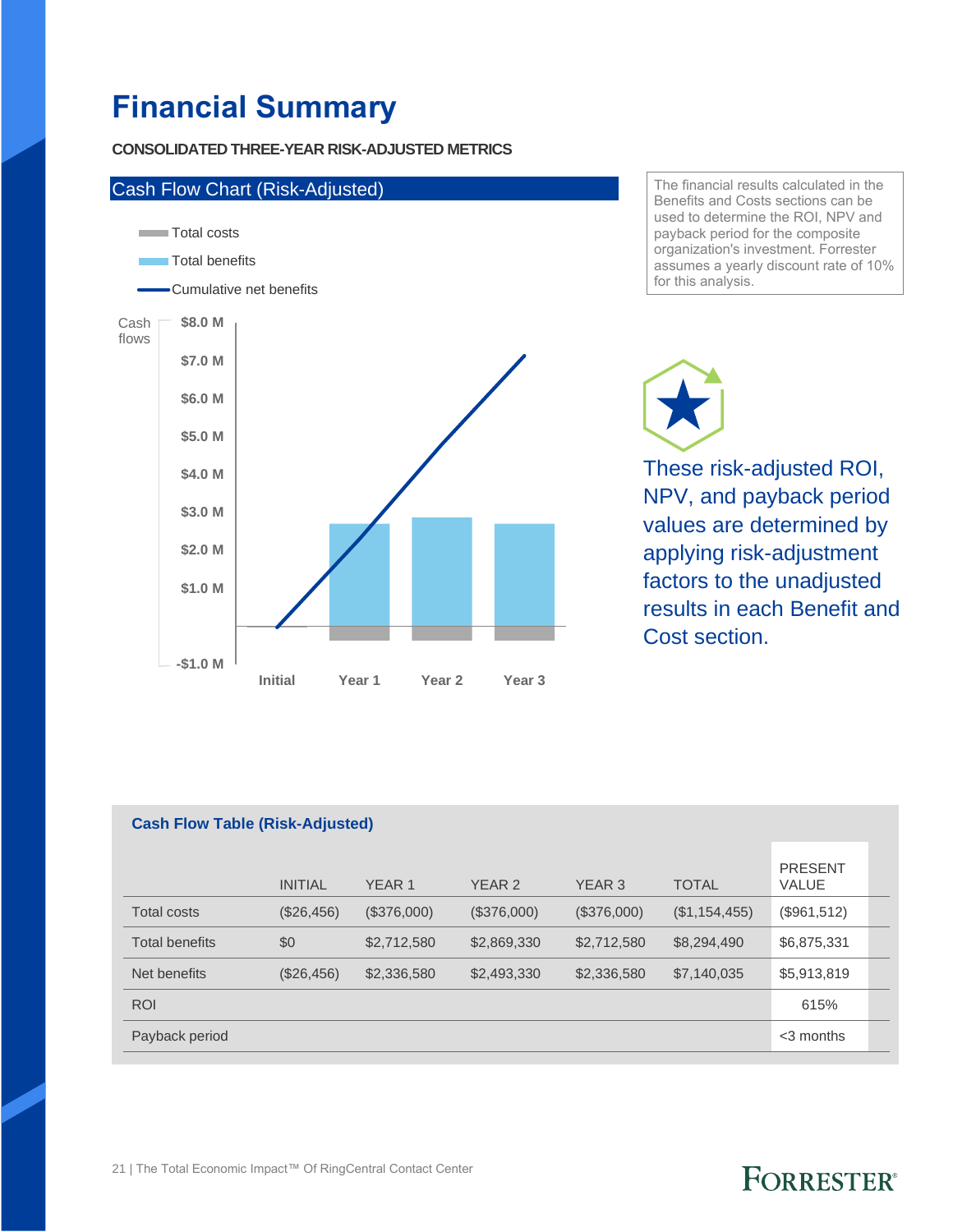## **RingCentral Contact Center: Overview**

The following information is provided by RingCentral. Forrester has not validated any claims and does not endorse RingCentral or its offerings.

RingCentral helps organizations build deeper, more meaningful connections with current and prospective customers. Our omnichannel, collaborative, cloud contact center technology has redefined customer engagement for companies of all sizes. Built with the user in mind, RingCentral provides tools that allow contact center admins and managers to own the customer experience and respond to changing conditions in real time.

RingCentral Contact Center's reliable and dependable platform delivers 99.999% uptime. In addition, its automatic availability failover requires no manual intervention between data centers. In the rare event of an outage, even live calls with customers remain intact and crystal clear.

RingCentral protects both data in motion and at rest to ensure that customer information remains safe. With a large number of financial services and healthcare customers currently using the platform, RingCentral solutions also comply with both PCI and HIPAA security standards (among others). In addition, the platform's cloud-based infrastructure scales rapidly and seamlessly to handle the largest and most diverse contact center teams, allowing customers to scale up or down for short bursts of time to meet seasonal demand or manage emergency situations. In addition, with RingCentral all interactions are managed in a drag-and-drop development environment that simplifies application development for IVR (interactive voice response), chatbots, and routing applications.

RingCentral is a leader in global enterprise cloud communications and collaboration solutions, with over 350,000 business customers, over 2,000 employees, and global coverage in 42+ countries.

RingCentral's customer engagement solutions deliver:

#### **A more efficient agent experience:**

RingCentral Contact Center uses input gathered in the IVR or from CRM systems to gain historical, contextual, and behavioral needs to intelligently connect agents with the right proficiencies to resolve customer issues. With **smart routing** and screen pops, agents can deliver highly personalized customer experiences through a single **omnichannel desktop** without needing to switch desktops or tools to provide better service.

#### **An enhanced supervisor experience:**

RingCentral Contact Center maximizes agent productivity with **agent management** capabilities for monitoring, whispering, barge-in, call recordings, powerful historic reporting, and real-time analytics. Supervisors can extend their capabilities to full **workforce optimization,** including **quality management, scheduling, and workforce management,** as well as powerful **speech analytics** and **performance management** tools to help improve the management of their system.

#### **An improved customer experience:**

RingCentral Contact Center allows customers to reach out to you via **voice** or **any channel of their choice.** It also features a powerful **IVR** that supports **advanced speech-recognition** capabilities to identify customers, determine their needs, and provide self-service options to resolve simple inquiries. RingCentral also provides intelligent callback to allow customers to save their place in line without having to wait on hold. Customers receive a callback when an agent is available. RingCentral also easily supports **CRM integration** with prebuilt integrations to Salesforce, Zendesk, and other popular CRM and business intelligence systems, so agents always have the latest information. And RingCentral Contact Center also provides APIs for integrations to homegrown or third-party back-end system.

#### **A global, reliable, and secure solution:**

With RingCentral Contact Center, agents can work anywhere in the world with an internet connection. A **99.999% SLA** lets organizations consistently receive and make calls any time of day or night. **PCI level 1,**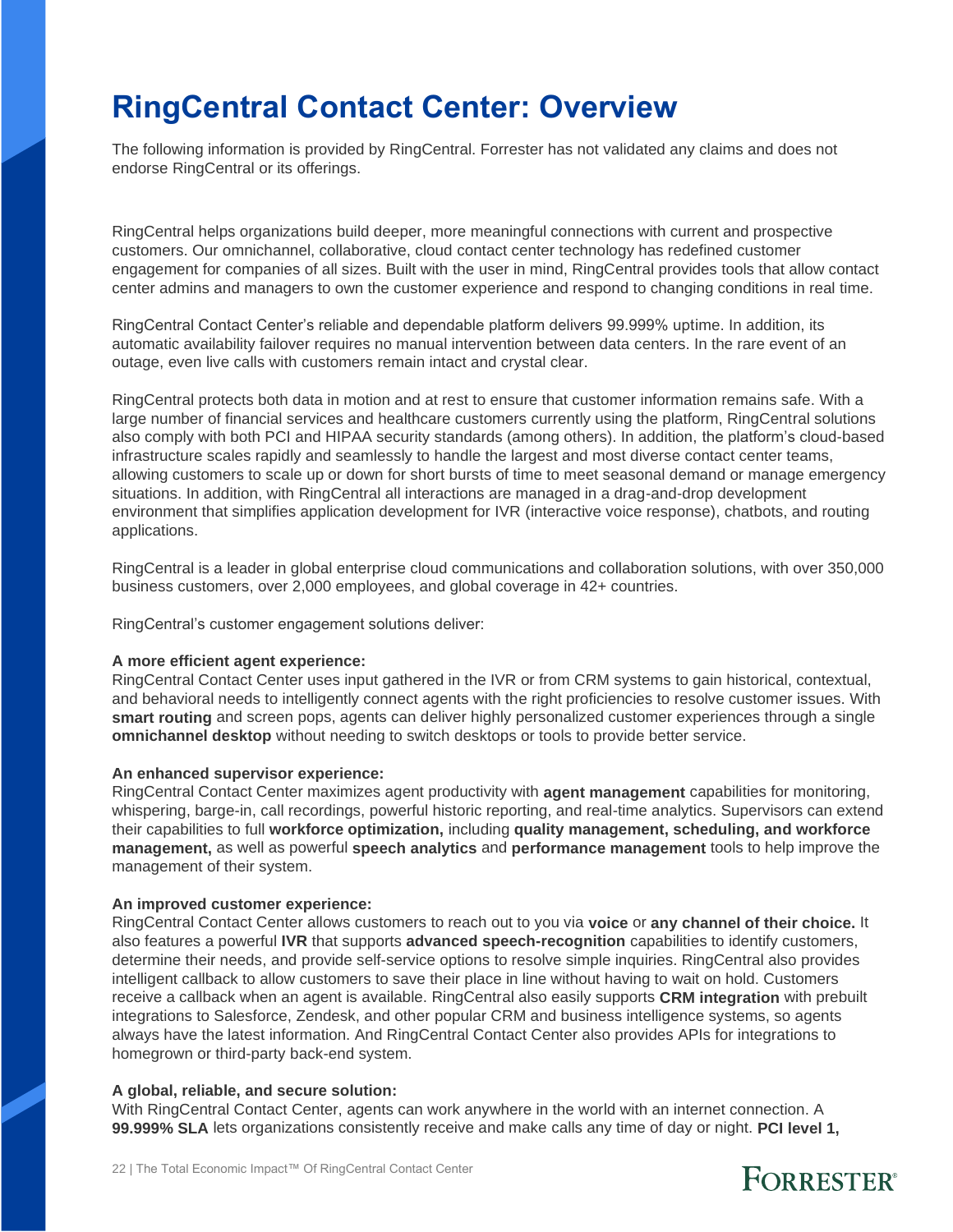**HIPAA, and other security compliance** standards help organizations keep customer data safe. Contact center admins and managers directly control these functions via easy-to-use configuration and scripting tools that control the customer experience across all channels without dependence on IT. These features also allow admins or managers to respond to changing conditions in real time and easily see the full customer journey.

#### **One vendor, consolidated billing:**

The average company requires over 20 different vendor relationships to manage its contact center business. With RingCentral, organizations can communicate and collaborate with employee and customers through one single vendor. The breadth of RingCentral capabilities greatly simplifies contact center management and removes finger-pointing and confusion over any service or support issue. RingCentral Contact Center is also easy to purchase and onboard, with prebuilt product bundles that include common functionality, and avoid the need for long and complicated a la carte purchasing options.

Other features include:

#### **Seamless communications:**

RingCentral MVP and RingCentral Contact Center work closely together with a **direct network connection between both services** to provide no-cost "on-network" calling and extension dialing between systems.

#### **Organization-wide collaboration:**

The RingCentral App simplifies **contact center communication and collaboration across organizations**. Connect directly with customers to text, share files, or manage a project over time. Agents can use the app to quickly **access subject matter experts** throughout the organization to help solve difficult customer problems and ensure rapid first-contact resolution.

#### **Analytics:**

**Real-time and historical reporting** on all customer interactions throughout the contact center provide the fullest picture of how an organization currently handles customers queues. **QoS reporting** helps contact center admins and managers understand the quality of all phone calls.

#### **A simple and flexible UI:**

With simple-to-use tools, RingCentral allows system administrators to respond to changing conditions within seconds without needing to rely on IT or a third-party provider. Admins can react in real time with configurations, not code.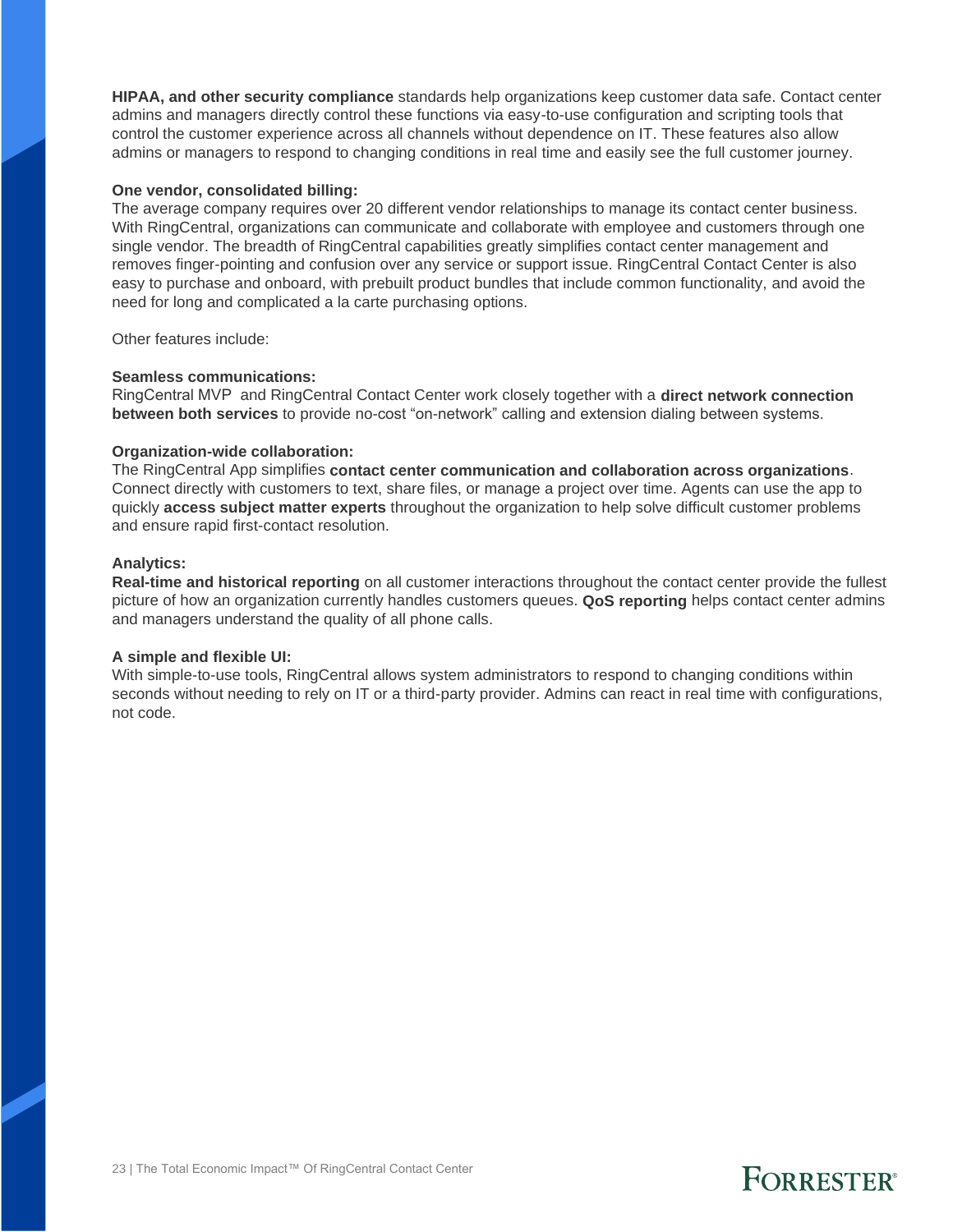## **Appendix A: Total Economic Impact**

Total Economic Impact is a methodology developed by Forrester Research that enhances a company's technology decision-making processes and assists vendors in communicating the value proposition of their products and services to clients. The TEI methodology helps companies demonstrate, justify, and realize the tangible value of IT initiatives to both senior management and other key business stakeholders.

### Total Economic Impact Approach



**Benefits** represent the value delivered to the business by the product. The TEI methodology places equal weight on the measure of benefits and the measure of costs, allowing for a full examination of the effect of the technology on the entire organization.



**Costs** consider all expenses necessary to deliver the proposed value, or benefits, of the product. The cost category within TEI captures incremental costs over the existing environment for ongoing costs associated with the solution.



**Flexibility** represents the strategic value that can be obtained for some future additional investment building on top of the initial investment already made. Having the ability to capture that benefit has a PV that can be estimated.



**Risks** measure the uncertainty of benefit and cost estimates given: 1) the likelihood that estimates will meet original projections and 2) the likelihood that estimates will be tracked over time. TEI risk factors are based on "triangular distribution."

The initial investment column contains costs incurred at "time 0" or at the beginning of Year 1 that are not discounted. All other cash flows are discounted using the discount rate at the end of the year. PV calculations are calculated for each total cost and benefit estimate. NPV calculations in the summary tables are the sum of the initial investment and the discounted cash flows in each year. Sums and present value calculations of the Total Benefits, Total Costs, and Cash Flow tables may not exactly add up, as some rounding may occur.

# **Present value (PV)**

The present or current value of (discounted) cost and benefit estimates given at an interest rate (the discount rate). The PV of costs and benefits feed into the total NPV of cash flows.



**Net present value (NPV)**

The present or current value of (discounted) future net cash flows given an interest rate (the discount rate). A positive project NPV normally indicates that the investment should be made, unless other projects have higher NPVs.



### **Return on investment (ROI)**

A project's expected return in percentage terms. ROI is calculated by dividing net benefits (benefits less costs) by costs.



The interest rate used in cash flow analysis to take into account the time value of money. Organizations typically use discount rates between 8% and 16%.



The breakeven point for an investment. This is the point in time at which net benefits (benefits minus costs) equal initial investment or cost.